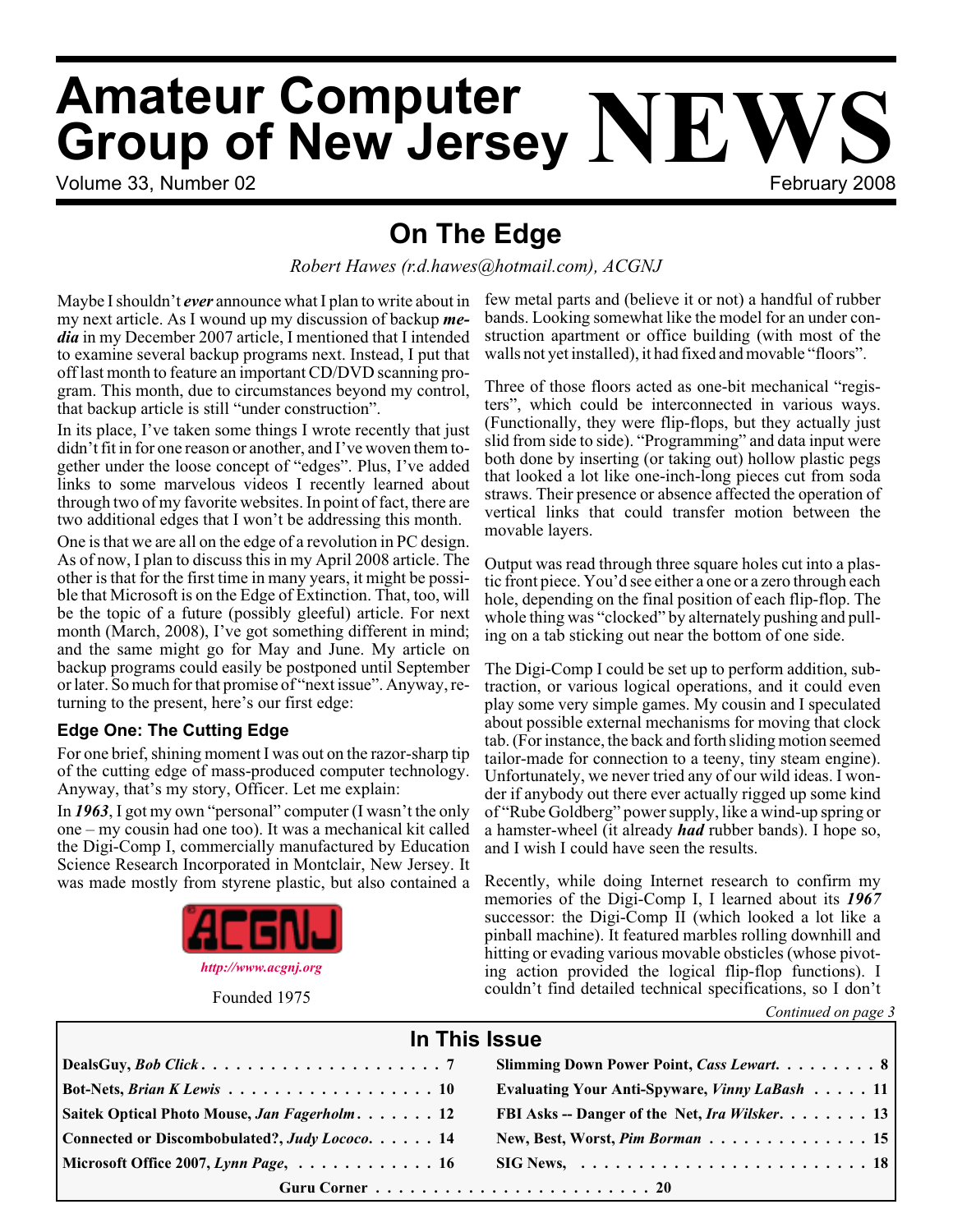#### **Officers, Directors and Leaders**

| <b>Officers</b>                |                                           |                    | <b>Board of Directors</b>   |                     |                    |
|--------------------------------|-------------------------------------------|--------------------|-----------------------------|---------------------|--------------------|
| President                      | Mike Redlich                              | (908) 246-0410     | Director Emeritus           | Sol Libes           | $(609)$ 520-9024   |
| Vice President                 | $(908) 889 - 2366$<br><b>Mark Douches</b> |                    | Through 2008                | <b>Bill Farrell</b> | $(732) 572 - 3481$ |
| Malthi Masurekar<br>Treasurer  |                                           | $(732) 560 - 1534$ |                             | David McRichie      |                    |
| Secretary                      | Paul Syers                                | $(732)$ 388-1345   |                             | Lenny Thomas        |                    |
| Past President                 | Frank Warren                              | $(908)$ 756-7898   |                             | Don McBride         | $(732) 560 - 0369$ |
| <b>Special Interest Groups</b> |                                           |                    | Through 2009                | Gregg McCarthy      |                    |
| Manuel J. Goyenechea<br>Net.   |                                           |                    |                             | Arnold Milstein     | $(908)$ 753-8036   |
| C Languages                    | Bruce Arnold                              | $(908)$ 735-7898   |                             | John Raff           | $(973)$ 992-9002   |
| Firefox Activity               | David McRitchie                           |                    |                             | <b>Bob Hawes</b>    |                    |
| Genealogy                      | Frank Warren                              | $(908) 756 - 1681$ | <b>Standing Committees</b>  |                     |                    |
| Investing                      | Jim Cooper                                |                    | APCUG Rep.                  | Frank Warren        | $(908)$ 756-1681   |
| Java                           | Michael Redlich                           | $(908)$ 537-4915   | Facilities                  | John Raff           | $(973)$ 992-9002   |
| Layman's Forum                 | Matthew Skoda                             | (908) 359-8842     | Financial                   | <b>Mark Douches</b> | $(908) 889 - 2366$ |
| <b>LUNICS</b>                  | Andreas Meyer                             |                    | Historian                   | Lenny Thomas        |                    |
| NJ Gamers                      | Gregg McCarthy                            |                    | Membership                  | Mark Douches        | $(908) 889 - 2366$ |
| Mobile Devices                 | David Eisen                               |                    | Newsletter                  | $-$ open $-$        |                    |
| VBA & Excel                    | James Ditaranto                           | $(201)$ 986-1104   | <b>Trenton ComputerFest</b> | Mike Redlich        | $(908)$ 246-0410   |
| Web Dev                        | Evan Williams                             | $(908)$ 359-8070   | Vendor Liaison              | <b>Bill Farrell</b> | $(732) 572 - 3481$ |
| <b>Window Pains</b>            | John Raff                                 | $(973)$ 992-9002   | Webmaster                   | John Raff           | $(973)$ 992-9002   |
|                                |                                           |                    |                             |                     |                    |

## **ACGNJ News**

**Publisher**

#### **Editor** Barbara DeGroot 145 Gun Club Road Palmerton PA 18071 Tel: (570) 606-3596 bdegroot@ptd.net

#### **Associate Editor** Bill Farrell (732) 572-3481 *wfarr18124@aol.com*

**ACGNJ News** is published by the Amateur Computer Group of New Jersey, Incorporated (ACGNJ), PO Box 135, Scotch Plains NJ 07076. ACGNJ, a non-profit educational corporation, is an independent computer user group. Opinions expressed<br>herein are solely those of the individual author or editor. This publication is **Copy-**<br>right © 2008 by the Amateur Computer<br>Group of New Jersey, Inc., all rights re-**Group of New Jersey, Inc., all rights re- served. Permission to reprint with ap- propriate credit is hereby given to non-profit organizations.**

**Submissions:** Articles, reviews, cartoons, illustrations. Most common formats are acceptable. Graphics embedded in the docu-<br>ment must also be included as separate files. Fax or mail hard copy and/or disk to editor: OR e-mail to Editor. **Always con**firm. Date review and include name of word processor used, your name, address and phone *and* name, address and phone of manufacturer, if available.

**Tips for reviewers:** Why does anyone need it? Why did you like it or hate it? Ease (or difficulty) of installation, learning and use. Would you pay for it?

**Advertising:** Non-commercial announce- ments from members are free. Commercial ads 15 cents per word, \$5 minimum. Camera ready display ads: Full page (7 x 10 inches) \$150, two-thirds page  $(4\frac{1}{2} \times 10)$  \$115, half-page \$85, one-third \$57, quarter \$50, eighth \$30. Discount 10% on 3 or more con- secutive insertions. Enclose payment.

**Publication Exchange:** Other computer user groups are invited to send a subscription to ACGNJ at the address below. We will re- spond in kind.

**Address Changes** should be directed to Martin Rosenblum (*m.rosenblum@ieee.org*) and/or to his attention at ACGNJ at the ad- dress below.

**Membership**, including subscription: 1 year \$25, 2 years \$40, 3 years \$55. Student or Senior Citizen (over 65): 1 year \$20, 3 years \$45. Family of member, without subscription, \$10 per year. Send name, address and payment to ACGNJ, PO Box 135, Scotch Plains NJ 07076.

**Typographic Note**: The ACGNJ News is produced using Corel Ventura 5. Font fami- lies used are Times New Roman (TT) for body text, Arial (TT) for headlines.

#### **E-Mail Addresses**

Here are the e-mail addresses of ACGNJ Officers, Directors and SIG Leaders (and the Newsletter Editor). This list is also at (*<http://www.acgnj.org/officers.html>*).

| <b>Bruce Arnold</b>                           | barnold@ieee.org             |  |  |  |
|-----------------------------------------------|------------------------------|--|--|--|
| Jim Cooper                                    | jim@thecoopers.org           |  |  |  |
| Barbara DeGroot                               | bdegroot@ptd.net             |  |  |  |
| Mark Douches                                  | pcproblems@pobox.com         |  |  |  |
| David Eisen                                   | ultradave@gmail.com          |  |  |  |
| <b>Bill Farrell</b>                           | wfarr18124@aol.com           |  |  |  |
| Manuel Govenechea                             | Goya@acgnidotnetsig.org      |  |  |  |
| <b>Robert Hawes</b>                           | r.d.hawes@hotmail.com        |  |  |  |
| Sol Libes                                     | sol@libes.com                |  |  |  |
| Malthi Masurekar                              | masureka@umdnj.edu           |  |  |  |
| Don McBride                                   | don@mcbride.name             |  |  |  |
| Gregg McCarthy                                | greggmc@optonline.net        |  |  |  |
| David McRichie                                | dmcritchie@hotmail.com       |  |  |  |
| Andreas Meyer                                 | lunics@acgnj.org             |  |  |  |
| Arnold Milstein                               | mrflark@yahoo.com            |  |  |  |
| John Raff                                     | john@jraff.com               |  |  |  |
| Mike Redlich                                  | mike@redlich.net             |  |  |  |
| Matt Skoda                                    | som359@aol.com               |  |  |  |
| Keith Sproul                                  | ksproul@noc.rutgers.edu      |  |  |  |
| Paul Syers                                    | rtpss47067@yahoo.com         |  |  |  |
|                                               | paul.2000-paul@yahoo.com     |  |  |  |
| Lenny Thomas                                  | lennythomas@technologist.com |  |  |  |
| <b>Scott Vincent</b>                          | scottvin@optonline.net       |  |  |  |
| Frank Warren                                  | kb4cyc@webwarren.com         |  |  |  |
| Evan Williams tech@evanwilliamsconsulting.com |                              |  |  |  |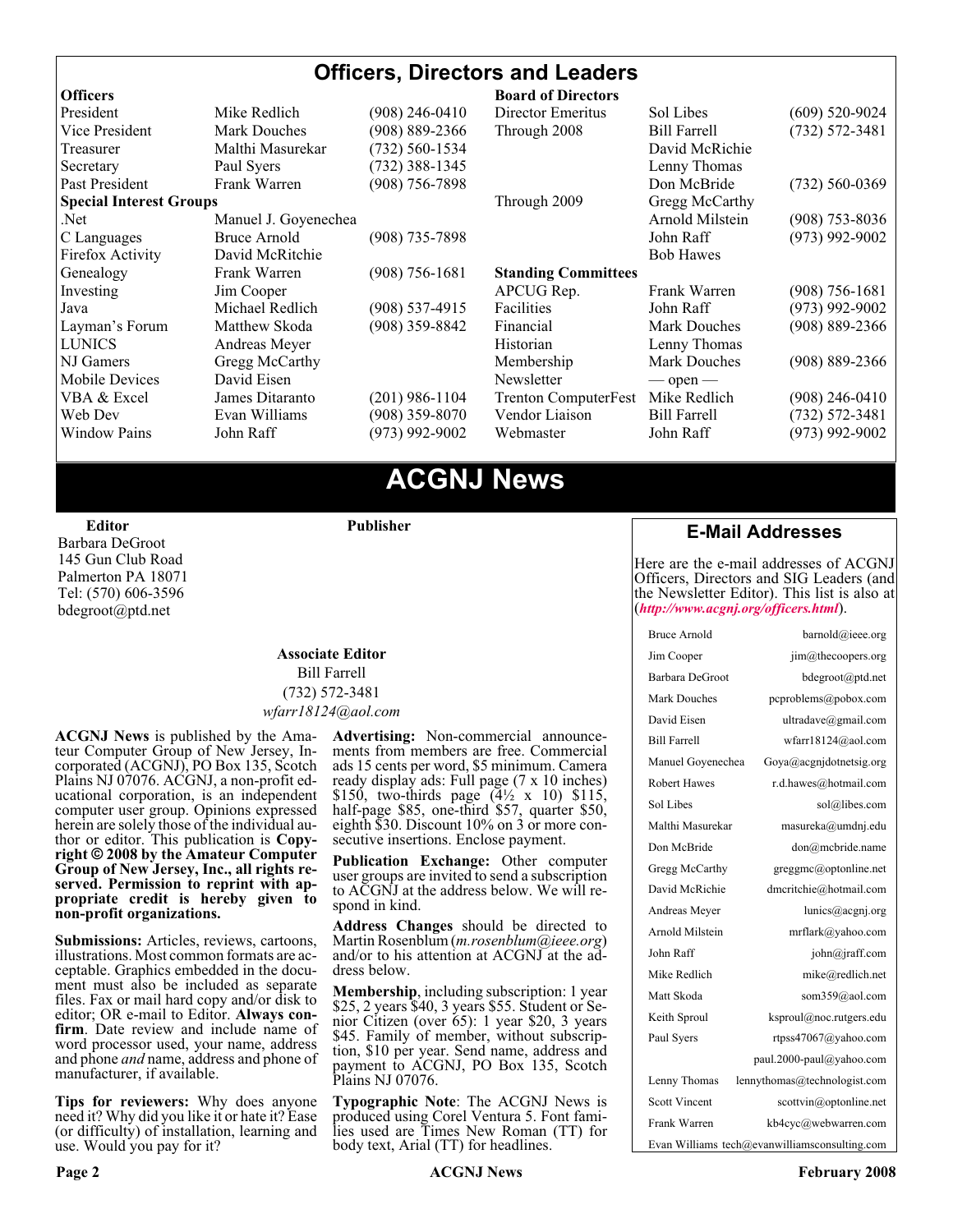#### **On the Edge,** *continued from page 1*

have an accurate register count; but I did find a picture. There, I counted more than twenty rocker or gate looking objects. From that one view, I couldn't figure out how the Digi-Comp II was programmed. One possibility might have been to make or change the way the movable topside elements were ganged together mechanically. If such interconnections did in fact exist, they would have been on the underside, and thus invisible to me. Therefore, I was probably counting some or all of the actually available flip-flops more than once. Even so, the Digi-Comp II certainly had more capacity than the Digi-Comp I. As a kid, I would have loved something like that.

Well, that was fun (at least for me), but why did I bring it up here? Think about it. Years later, when the very first electronic computer kits came out, they couldn't really do all that much more. So a (mostly) serious argument can be made that the Digi-Comp I deserves a place in a complete and comprehensive history of the Personal Computer. After all, it was small and lightweight, it *was* a real programmable binary computer, and anybody who wanted to could buy one of their own. How could it fit the description better? On the other hand, nobody could really complain if it was omitted from a more condensed history. That's what I was working on when I produced these paragraphs, which were intended to be a somewhat humorous Heartwarming Reminiscence, introducing my *PC/OS Timeline* article. However, that article (which is also still "under construction") has grown so huge that it will probably have to be split into installments. Moreover, like a super-star, it really needs no introduction; certainly not a long-winded one like this. So I pulled it, and I'm using it here instead.

#### **Edge Two: The Edge of Insanity**

You may remember (or are possibly trying very, very hard to forget), I wrote a "Halloween Episode" for the October 2007 issue. It was mostly full of silly, spooky stuff. However, I included some darker material as well. Undoubtedly, the vilest, most despicable, most hideously evil monstrosity I touched upon was a so-called Software License Agreement. Some things are just too awful, though, even for Halloween, so I kept my comments brief. Hopefully, enough time has passed that I can now complete my thoughts on the subject without unduly offending the delicate sensibilities of our readers.

First, let me be *absolutely* crystal clear: I might or might not possess a boot floppy, which might or might not contain a program, whose name may or may not begin with a "G"; and which may or may not have been obtained from a certain company whose name may or may not begin with an "S". If there really was such a disk, I might or might not have recently made a few small changes to it, which I might or might not have written about in an article whose title might or might not have begun with an "H", and which might or might not have been published in a month that might or might not have began with an "N".

Possibly in that same article, but purely coincidentally; and having absolutely nothing to do in any way at all with the hy-

pothetical subject of the previous paragraph, I might have planned to cite the common law of contracts. Then, I might have intended to examine the concept of consideration; and how I think it could apply to a document so convoluted that it is demonstrably impossible to comply with all of its provisions. I may actually do that someday, but not now. These paragraphs are as far as I got before the stench of brimstone became so foul that I had to stop.

As Monty Python used to say: "And now for something completely different": In the good old DOS days, there used to be a type of computer program known as a "utility". The concept was simple. A utility was a *tool*. You bought a copy, which you usually kept on a floppy disk. You then proceeded to use that one floppy disk in any way that you wanted. As long as you kept to that single copy, the program's author(s) never tried to interfere with your use. No more than a hardware store would sell you a pair of pliers, then tell you what you could squeeze with them. Or sell you a hammer, then tell you which nails you could hit with it, and what boards you could pound them into. Or sell you a chain saw, then tell you which Texans you could massacre with it. (That's a leftover from Halloween, referring to Tobe Hooper's 1974 monster-piece *The Texas Chainsaw Massacre*. As *The Wizard of Oz* **didn't** quite say in 1939: Pay no attention to that man behind the curtain. He's being silly). It's too bad that the corporations of today don't understand the utility concept, and it's too bad that I'm so intimidated by the possibility of draconian lawsuits that I can't be any clearer here.

I'm not the only one, either. Pamela Jones of *[www.groklaw.net](http://www.groklaw.net)* was (and still is) a fan of Luciano Pavarotti. When he died in September of 2007, she wanted to pay him tribute by publishing links to two videos that she found on the net, thus sharing her love and sorrow with her own considerable audience. Unfortunately, she couldn't expose her site to the possibility of a copyright lawsuit. She'd have been just too tempting a target. Here's a link to what she posted instead (Copyright 2007, licensed under a Creative Commons License):

Luciano Pavarotti died today... A music-less tribute, thanks to copyright law:

#### *<http://www.groklaw.net/article.php?story=2007090606152045>*

If a knowledgeable paralegal like her can be intimidated, what hope do *I* have?

#### **Edge Three: The Edge of Disaster**

This section contains the aforementioned videos. The first two are actually last-minute additions. I found the first while surfing the Web on January 16, 2008. It's interesting, entertaining, and educational, plus it has an *intense* soundtrack. Even though it doesn't really fit with the other videos (because it isn't a comedy), it was just *too good* to leave out. It's a four-minute "making of" video, showing how three graphic designers re-created D-Day on a shoe string budget for the "Bloody Omaha" episode of a BBC series called Timewatch. (The BBC was so impressed by YouTube viewer interest in this video that they scheduled a repeat broadcast of the original show on BBC2; and it may soon be available in the US on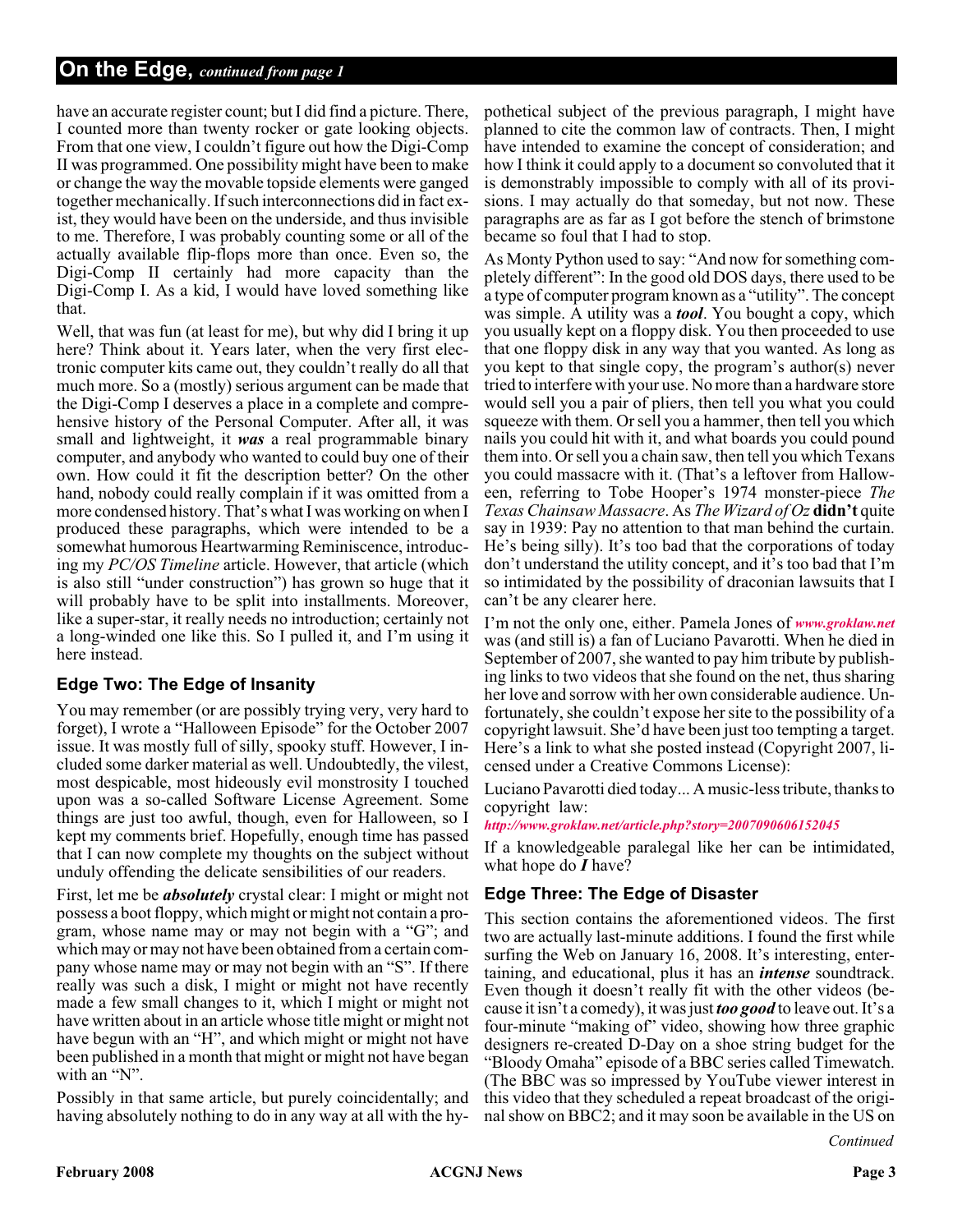the Smithsonian Channel as well. Look for Timewatch: Bloody Omaha on *[www.smithsonianchannel.com](http://www.smithsonianchannel.com)*). As far as computer-club-relatedness goes, this might be the most on-target of all the videos. The cameras and computers used here weren't the kind only affordable by Spielberg and God. These days, *anybody* with readily available equipment and *talent* can do what these people did. From now on, talent will be the determining factor.

Richard Hammond presents Bloody Omaha (The Graphics)

#### *<http://www.youtube.com/watch?v=WRS9cpOMYv0>*

I ran across the second while surfing the Web on January 11, 2008. It's from political cartoonist Walt Handelsman's blog on newsday.com (Copyright 2007 Newsday). It's short, but it gave me a belly laugh, so I decided to share it with you. The link below doesn't run the video automatically. You'll have to click on the "Press Here to Start" sign.

Aging baby boomers struggle to stay young.

#### *[http://weblogs.newsday.com/news/opinion/walthandelsman/blog/2007/](http://weblogs.newsday.com/news/opinion/walthandelsman/blog/2007/11/animation_baby_boomers.html) 11/animation\_baby\_boomers.html*

I found the third video through Brian Briggs' satire website (*[www.bbspot.com](http://www.bbspot.com)*). He listed it as one of his Daily Links on November 15, 2007. It's from the CollegeHumor website (Copyright 2007, Connected Ventures, LLC), and is supposedly an unaired pilot episode for the TV series *24*, made in **1994**. Even if you haven't seen *24*, you'll probably still get most of the jokes. I don't think I need to say anything further about this one:

Jack Bauer saves the world with AOL 3.0.

#### *<http://www.collegehumor.com/video:1788161>*

The other videos involve SCO, and are going to take some explaining. First of all, exactly what does SCO mean? Well, it depends. Up until 2001, SCO meant the Santa Cruz Operation (now sometimes called "old SCO"). After 2002, SCO has been used as a nickname by the SCO Group. These days, it's often difficult to tell which company a particular "SCO" reference is actually identifying. (Many people believe this confusion was deliberately intended). Here are the rules for *this* article: In this section (about the past), SCO by itself means the Santa Cruz Operation. In Appendix I below (about the present), SCO by itself means the SCO Group. Initially, I learned about most of what I'll be listing below from Groklaw, both about the companies themselves (through continuous lawsuit coverage), and about the existence of these fabulous videos (on December 7, 2007). However, while I owe Pamela Jones thanks for pointing the way, the links I'll be citing won't be hers. Instead, they'll be direct links to the sources. For starters, I got the following SCO historical information from Wikipedia, the free encyclopedia (*[www.wikipedia.org](http://www.wikipedia.org)*). A *whole lot more* than this happened, but I've cut out all but the bare minimum needed to set the scene for the videos.

In 1978, the Santa Cruz Operation (SCO) was founded by Doug Michels and his father Larry Michels, as a UNIX porting and consulting company. In 1993, SCO acquired two

small British companies and developed a separate product line that was named Tarantella.

In 1979, Novell Data Systems Inc. (later just Novell Inc.) was founded. In 1994, the Novell board hired a new CEO, who decided to streamline the company by shedding several divisions (including WordPerfect). Caldera Systems was founded at that time by Bryan Sparks and Ransom Love (with start-up funding from former Novell CEO Ray Noorda) to continue the development of some Linux-based products that were also being divested by Novell.

In 2001, SCO sold its UNIX divisions to Caldera Systems. After that the corporation retained only its Tarantella product line, and changed its name to Tarantella, Inc. (In 2005, Tarantella, Inc. was absorbed by Sun Microsystems).

In 2002, the Caldera board of directors brought in a new CEO. The company was renamed the SCO Group, and it started a series of controversial lawsuits. (In 2007, those suits were stayed because the SCO Group filed for bankruptcy). For additional information, see Appendix I below.

The following eight videos (which comprise *The 2001 SCO Follies: Fiddler on the 425 Roof*) were posted on YouTube (which Google now owns) by user "motibloc", identified as "SCO Follies writer, video editor and archivist". (The original seventy-three minute recording had to be cut up into sections to satisfy YouTube's approximately ten-minute maximum submission rule). The rest of this paragraph was paraphrased from information posted on YouTube by motibloc him (or her) self: From 1985 to 2001, the Santa Cruz Operation hosted a Solstice party featuring a live musical show known as *The SCO Follies*. This was a fully scripted and produced satire skewering SCO management and the high-tech industry in general. It featured live action, musical numbers and videos. Planning for each show began in November of the previous year, with writing and production continuing into March for an April show date. These eight sequential videos of the *final SCO Follies* were recorded live at the Coconut Grove in Santa Cruz, CA on Saturday, April 21, 2001. That was shortly after Caldera purchased most of the Santa Cruz Operation. Thus, the show's theme was "change", with Caldera playing the Cossacks. The show opens with a "Dawn of Spam" sequence (adapted from Stanley Kubrick's classic 1968 film *2001: A Space Odyssey*). Ironically, the mood of the "Linux Company" finale was soon overturned, when the re-named and radically downsized "SCO Group" turned **against** Linux.

*Continued* Now, here are some notes of my own: The opening is a bit slow. Even so, give it a chance. It's funny. Remember, this show was designed for an audience that intended to stay for the whole thing. Unlike a video designed for today's Internet, it didn't have to reach out and grab viewers before they could jump away to something else. As is only to be expected, there are some in-jokes that we just won't get; but most of them we will. (For instance, a response by "E-man" on Groklaw revealed that the 425 refers to the address of one of the SCO buildings: 425 Encinal Street). Also, these videos are a mix of pre-recorded clips and **live** performances, and sometimes it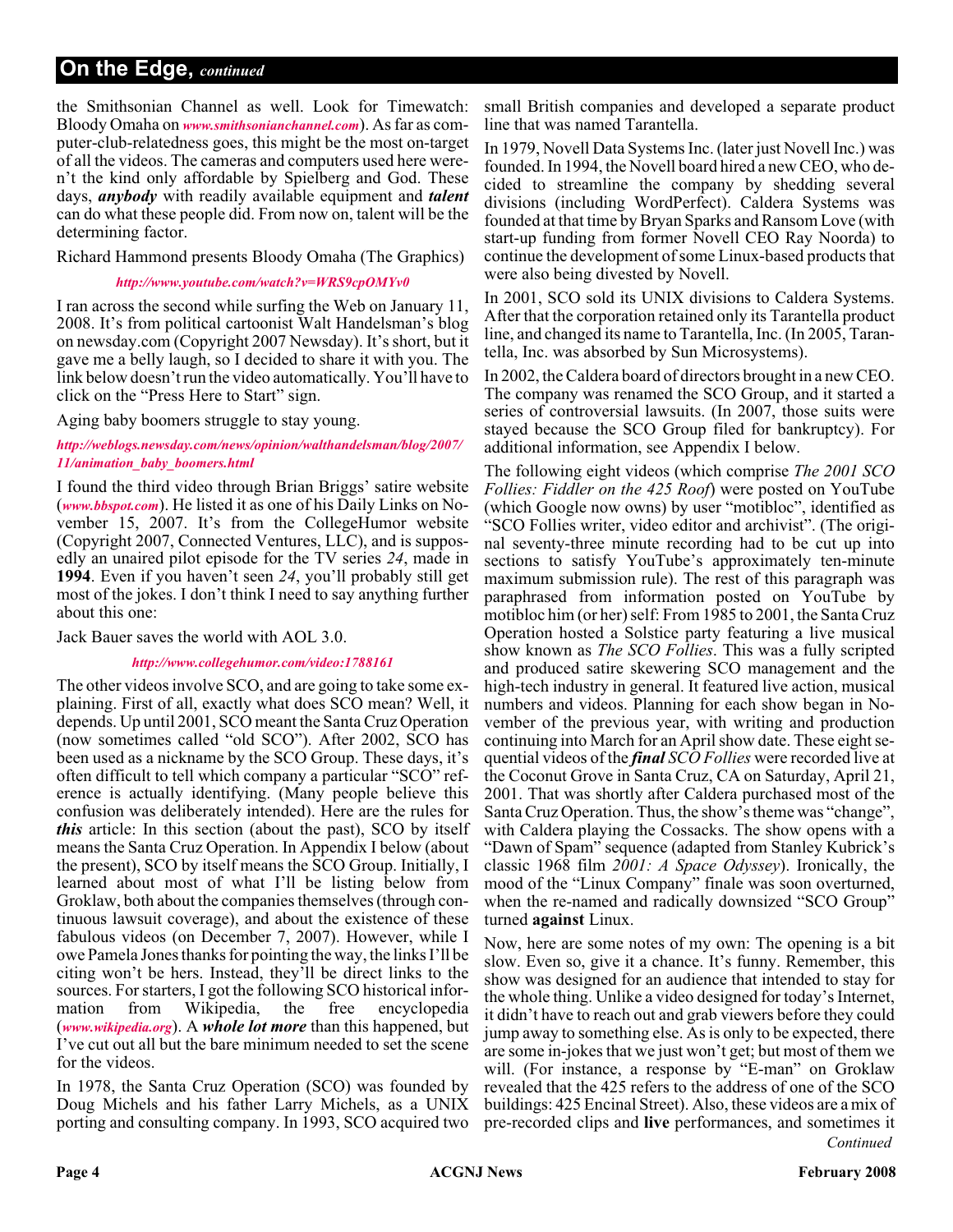shows, as with a small microphone problem and a couple of flubbed lines. To me, that makes them even more endearing. The names in the middle lines below were made up by *me*, to make it easier to keep track of the content. I have no idea what the actual authors really named their scenes.

- Fiddler on the 425 Roof, Part 1 (09:54)

2001, Monty Python, Tradition

*<http://www.youtube.com/watch?v=GSOkrjz0poU>*

- Fiddler on the 425 Roof, Part 2 (10:22) Tradition (continued), Apocalypse Now, SCO Café *<http://www.youtube.com/watch?v=bNpPb4zdkHI>*

- Fiddler on the 425 Roof, Part 3 (09:52) Pass It On, All Hands Meeting, Caldera (as hard rock) *<http://www.youtube.com/watch?v=as3mE1KEBTk>*

- Fiddler on the 425 Roof, Part 4 (10:10) Denial, HR (ER spoof), Caldera (as Copacabana)

*[http://www.youtube.com/watch?v=QSWE09L\\_8R8](http://www.youtube.com/watch?v=QSWE09L_8R8)*

- Fiddler on the 425 Roof, Part 5 (09:11) Questions, Priceless, Let's Call The SCO Thing Off *[http://www.youtube.com/watch?v=r5tq\\_8Ov6vE](http://www.youtube.com/watch?v=r5tq_8Ov6vE)*

- Fiddler on the 425 Roof, Part 6 (10:19)

Waiting For Godot, Changes, Lost, More Changes

*<http://www.youtube.com/watch?v=gg3UdPtnnL4>*

Fiddler on the 425 Roof, Part 7 (07:29)

Tradition (reprise), We All Work in a Linux Company *<http://www.youtube.com/watch?v=ukRFku5nYjg>*

- Fiddler on the 425 Roof, Part 8 (05:48)

The cast takes a bow, executives speak, credits roll. *<http://www.youtube.com/watch?v=xZwd5WgZDcY>*

The first executive to speak in Part 8 was Doug Michels, watching as a large part of SCO (the company he'd co-founded almost a quarter century earlier) was handed over to others. He must have been a good sport, and a bit of a ham, too. That's his head in the Monty Python montage, and he **starred** in the pre-recorded Apocalypse Now segment as well. Perhaps he suspected there wouldn't be any 2002 Tarantella Follies in his future. The second executive to speak in Part 8 was Ransom Love, co-founder of Caldera Systems. He would be replaced as Caldera CEO in just over a year, and completely leave the company soon thereafter. Could he have known that there'd be no more Follies (Caldera *or* SCO) in his future, either? Both seem to have been good guys. I'd guess neither could have foreseen how the antics of their successors would permanently tarnish the images of *both* their creations.

Multi-part SCO Follies videos from several earlier years have also been posted on YouTube. I haven't viewed them yet, but I'm looking forward to it. For those who want more in-depth information about the SCO follies, here's a link to a blog dated April 25, *2003*, by Evan Hunt (who, among other things, played Tim, the lead character in the videos):

Unhappy Anniversary

#### *[http://ethanol.blogspot.com/2003\\_04\\_20\\_ethanol\\_archive.html](http://ethanol.blogspot.com/2003_04_20_ethanol_archive.html)*

That takes care of the fun stuff. Now we get some technical content.

#### **Edge Four: The Trailing Edge**

Specifically, bad CDs and batch files; but first, we need a little recap. As part of my December, 2007 article, I wrote an expose of the shoddy, sub-standard blank CD disks being sold today (and listed some sources for the few **good** manufacturers). In my January, 2007 article, as I mentioned above, I recommended a *free* Internet download (Nero CD-DVD Speed 4.7.7.5) as a big step in the direction of solving that problem. I also said I'd written (*before* I knew about that download) two quick-and-dirty batch files, designed to test CD/DVD readability. Now, although we have a better solution, and no one will ever actually *need* to use my batch files; I've decided to print them anyway. The first should work on any release of DOS (MS or otherwise) that contains a version of XCOPY featuring the "/H" switch, and on Windows 9x versions up to and including ME. Here's the complete file:

@ECHO OFF

**:**STRT

CLS

ECHO Insert a CD and press Enter.

PAUSE > NUL

XCOPY S:\\*.\* NUL /H /S /E

PAUSE

#### GOTO STRT

When a batch file runs, the operating system's built-in interpreter processes the lines one by one, executing whatever command(s) each line contains. Yes! As written, my file *is* a continuous, never ending loop; but it's *not* like the legendary "Destructive DO Loop" from the old mainframe Fortran days. It's easy to break out of a batch file at any time, if you know the secret. I do, and this one was written just for me. Back when I wrote batch files for use by other people, I would have added an on-screen Exit option (probably using the CHOICE command); and maybe I'd have thrown in a few other bells and whistles as well. Now for a line-by-line analysis:

**Line 1** turns the ECHO function off for all following lines, so the lines themselves won't be displayed on the screen as the batch file runs; just the results (if any) of the commands each line contains. Putting the " $\omega$ " sign at the start of any line turns the ECHO function off for that one line only. In this case, it insures that the first line won't be displayed on the screen, either.

**Line 2** is just a label, identifying this particular place in the sequence of lines. (I used STRT rather than START from programmer's force of habit. START is the kind of word that might possibly be reserved. You *don't* mess with reserved words). The colon (**:**) at the beginning of the line is what makes it a label.

**Line 3** is a command to clear the screen.

**Line 4** displays "Insert a CD and press Enter." on the screen.

*Continued* **Line 5** stops the batch file until a key is pressed. Normally, the PAUSE command also sends a message to the screen. Here,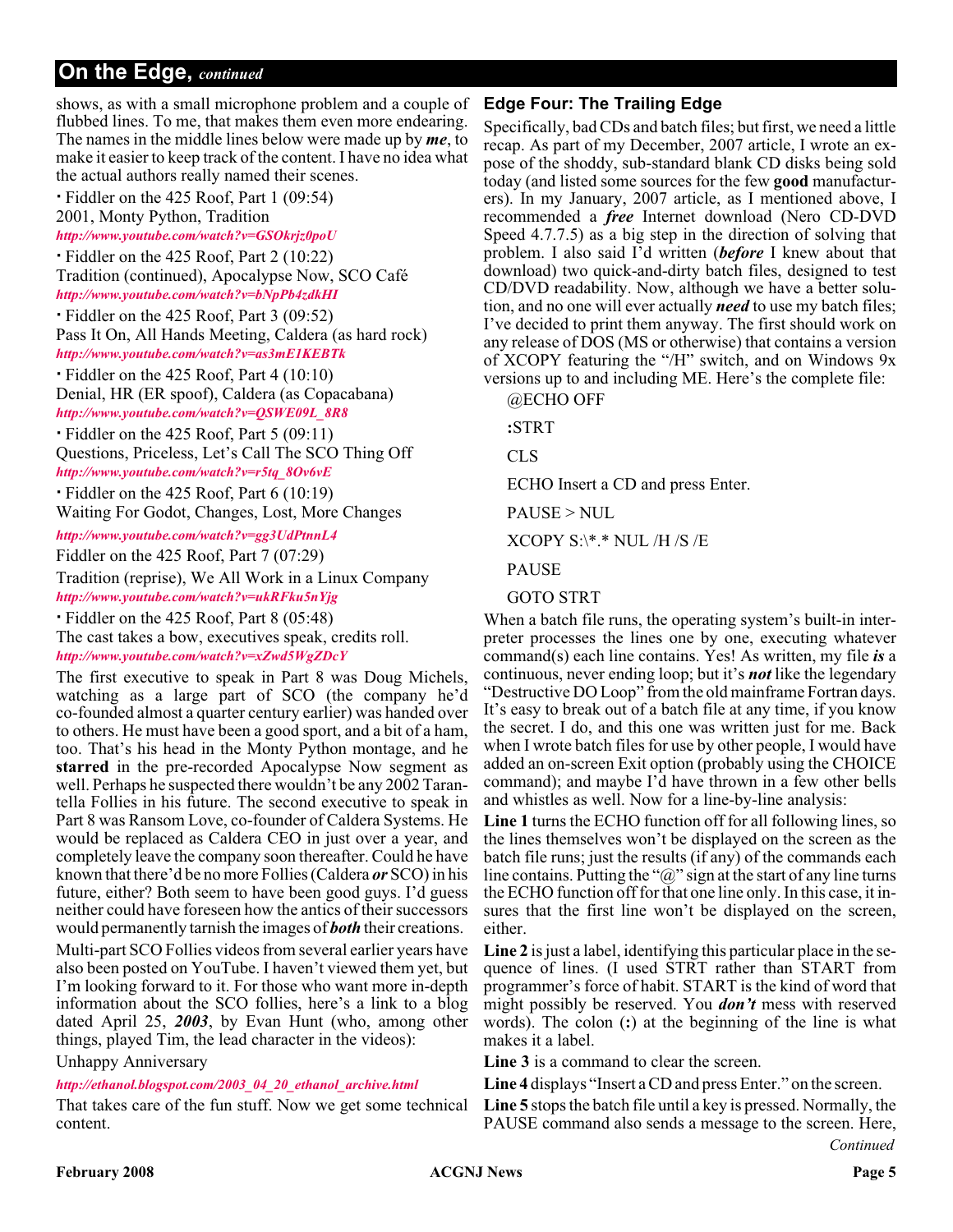because Line 4 already said everything I need, the ">" sign redirects that message to the NUL device instead, so it's *not* displayed on the screen. (The NUL device can be very useful. Anything sent there just ceases to exist).

**Line 6** is the whole point of this batch file: the XCOPY command. S:\\*.\* is the source. (S: is my CD/DVD reader). NUL (the NUL device again) is the destination. The /H switch tells XCOPY to copy hidden and system files also. The /S switch tells it to copy subdirectories and their contents. The /E switch tells it to copy empty subdirectories, too. As it runs, XCOPY displays the name of each file it copies. When it finishes successfully, it prints a "File(s) copied" message; but if it has a problem, it stops and displays an appropriate error message. That's what we're looking for (and hoping *not* to find): an error message.

**Line 7** stops the batch file again, so we can read whatever XCOPY reported. Here, I used the PAUSE command and nothing else, so it can display its own message ("Press any key to continue . . .").

**Line 8** sends the interpreter back to Line 2, so it will start processing again from Line 3.

I wrote and tested the first batch file on my Windows 98 SE machine. I was relatively satisfied with it there, so I moved it over to the XP machine. (Via floppy disk sneaker-net, since the 98 SE computer is no longer allowed to access the Internet; and thus **can't** be connected to my current TCP/IP network). There, I got a shock. *Line 6 didn't work!* The NUL device *does* still exist in XP (Line 5 worked as usual); but if you try to use it as the destination for an XCOPY command, you get; "Invalid drive specification" and "0 File(s) copied". For some reason that's incomprehensible to me, the Meddling Minions of Microsoft have decreed that NUL is no longer a valid destination for XCOPY. Out of curiosity, I verified that the COPY command *can* still use NUL as its target. Unfortunately for my batch file, the XP version of COPY can't handle subdirectories, just like its DOS ancestors. Therefore, I had to stick with XCOPY, but use a different target. After being modified for XP, my second batch file grew to **eleven** lines. The first five lines are the same, so I won't list them again. Starting with Line 6:

IF NOT EXIST C:\TEMP\NUL MD C:\TEMP

IF NOT EXIST C:\TEMP\TEST.XXX ECHO**.** > C:\TEMP\TEST.XXX

#### XCOPY S:\\*.\* C:\TEMP\TEST.XXX /H /R /S /Y

#### PAUSE

ATTRIB -S -H -R C:\TEMP\TEST.XXX

#### DEL C:\TEMP\TEST.XXX

#### GOTO STRT

**XP Line 6** uses the NUL device to determine the existence of a directory. In English, it says; "If the NUL device does not exist inside the TEMP directory on the C: drive, then the TEMP directory **itself** doesn't exist. Therefore, use the MD

command to make a new C:\TEMP directory". Thus, whether or not that directory existed before, it's there *now*.

**XP Line 7** creates a new target file, but *only* if it doesn't already exist. Normally, the ECHO command with a period **directly** afterwards (**no** space in between) would display a blank line on the screen. However, the ">" sign redirects that line (really just four bytes: two signifying a carriage return and two signifying a line feed) to a file named TEST.XXX in the C:\TEMP directory. If that file doesn't exist, it will be created. (If a file by that name **already** exists, the system will attempt to overwrite it. In the case of this batch file, that might lead to an "Access is denied" message. Therefore, the IF NOT EXIST statement was included, to insure that possibility can **never** occur).

**XP Line 8** is the XCOPY command from old Line 6 with the destination changed to the new file. The switches have also changed. The /R switch lets XCOPY overwrite read-only files. The /Y switch tells it to overwrite the target file without asking for permission each time. The /H and /S switches are the same as before. The /E switch was removed because the target is now a *file.* An empty subdirectory just couldn't be copied to it.

**XP Line 9** stops the batch file, so we can see if XCOPY reported an error, just like old Line 7. When tested on a known bad CD, I expected something like the message I got from 98 SE: "The system cannot read from the specified device." Instead, I got: "File creation error - Data error (cyclic redundancy check)." Different target, different error, different message, I guess.

**XP Line 10** insures that the System (S), Hidden (H), and Read-only (R) attributes are *not* set on TEST.XXX. (If even one was set, Line 11 *wouldn't* work).

**XP Line 11** deletes TEST.XXX. (If I don't stop the test cycle by breaking out of the loop, it will be created anew by Line 7).

**XP Line 12** is the same as old Line 8, sending the interpreter back to Line 2.

Note that unlike the NUL device, the XP target (being a file) *actually exists*. Therefore, if I accidentally picked a filename that some *other* program was already using, that program's data (or settings, or whatever) will be destroyed when I run my program. Even if I did an exhaustive search and couldn't find any other program using that filename right now, there's no guarantee some programmer out there might not decide to use that name tomorrow. There's a routine I could add that would insure that I *never* overwrote an existing file, but it can easily grow very long and complicated; and no matter how elaborate it got, it would always have to include the fail-safe option to abort *my* batch file if an unused filename couldn't be found. So I'd wind up with a giant batch file which *still* couldn't guarantee that it would always run when I needed it. Therefore, I had to ignore that idea and just gamble on choosing an unusual filename. Furthermore, there must always be enough free space left on the hard disk to contain the *largest* possible target file. That would be 4.37 *GB* for a single-layer DVD, and twice that for a double-layer disk. Turns out, the NUL device is **nothing** to sneeze at. (A joke has been made.

*Continued*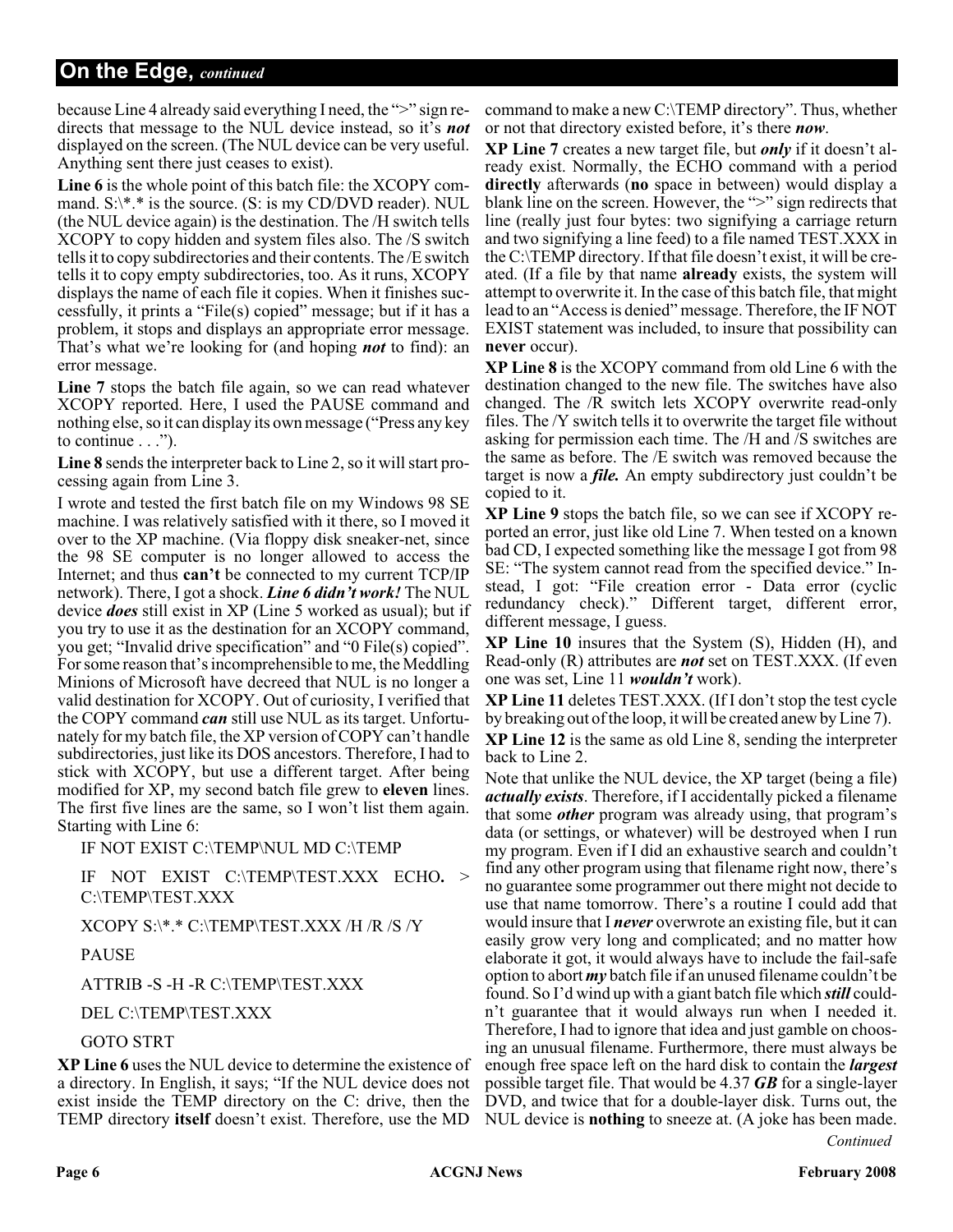Please laugh). If I were to add an on-screen "Exit" option to this version, I'd also change the position of three of the lines. I'd move XP Line 6 up above the "STRT" label, because it really only needs to be run once, **before** the loop is started. Similarly, I'd move XP Lines 10 and 11 into the exit routine, **outside** the loop. They also need to be run only once, to get rid of the no-longer-necessary (and possibly quite large) target file **after** the loop has ended.

I certainly consider the NUL device problem to be a bug in the XP version of XCOPY; and there's a **second** bug, which is also present in the 98 SE version. I know from personal experiences that even with the /H switch set, XCOPY *doesn't* copy every hidden and system file from one hard disk to another. While I can't prove it, I strongly suspect that this could happen with CDs and DVDs as well; and these tests won't be valid unless *every* file is copied from each disk being tested. I think those missing hard disk files might contain information Microsoft just doesn't want us to know about, except that a drag-and-drop operation in Windows Explorer *will* copy them all. I can't say if this /H switch problem happened accidentally (due to incompetence, sloppy programming and inadequate testing), or on purpose (due to arrogance, maliciousness and mean-spirited big-brother-ism). Either way, I'm glad we now have a different (and *better*) solution available to test our CDs and DVDs.

#### **Appendix I: SCO Lawsuits**

The SCO Group (*not* old SCO) is involved in many lawsuits, both inside and outside the United States. Groklaw has been tracking them all. These are *just* the big three. Each has been given its own history page on www.grocklaw.net. (See the links below, copyright 2003-2007 by Pamela Jones). These cases revolve around who now owns UNIX. (Everybody agrees, at least, that AT&T sold it). Here's a quick, *extremely* simplified timeline:

(Important things to note: The Santa Cruz Operation (old SCO) was a *UNIX* company. Caldera Systems was a *Linux* company. In 1995, the Santa Cruz Operation purchased certain UNIX assets from Novell. Exactly *what* old SCO acquired, and what Novell still retained, would eventually become crucial issues. Despite its name, the SCO Group is *not* the Santa Cruz Operation. In 2001, while still doing business as Caldera, the soon-to-be-renamed SCO Group bought a large part of old SCO, but that was only property. They *didn't* buy the company itself. Sun Microsystems did, in 2005).

March 6, 2003: SCO sued IBM, claiming that SCO owned UNIX, and charging that IBM had taken SCO's proprietary UNIX code, and added it to IBM products *and* to Linux.

August 4, 2003: Red Hat (a premier Linux company) sued SCO over that Linux claim (which SCO has *never* substantiated, not even a tiny little bit).

January 20, 2004: SCO sued Novell, when Novell publicly claimed to own the UNIX copyrights.

April 6, 2004: The Red Hat case was stayed pending resolution of the IBM trial.

September 14, 2007: With the Novell case running strongly in Novell's favor (and the IBM case going IBM's way as well),

SCO filed for bankruptcy protection, causing *all* outstanding litigation involving SCO to be automatically stayed.

November 27, 2007: The U. S. Bankruptcy Court (in Delaware) lifted the automatic stay of the Novell Lawsuit, allowing it to proceed (in Utah).

January 11, 2008: A 4-day Bench Trial of **SCO Group v. Novell, Inc** was scheduled for April 29, 2008 in Utah U.S. District Court**.**

**SCO Group v. International Business Machines, Inc** 1081 Actions (so far), Utah U.S. District Court

*[groklaw.net/staticpages/index.php?page=20031016162215566](http://www.groklaw.net/staticpages/index.php?page=20031016162215566)*

#### **Red Hat, Inc v. SCO Group**

72 Actions (so far), U. S. District Court of Delaware (Wilmington)

*[groklaw.net/staticpages/index.php?page=20031017044328636](http://www.groklaw.net/staticpages/index.php?page=20031017044328636)* **SCO Group v. Novell, Inc**

485 Actions (so far), Utah U.S. District Court

*[groklaw.net/staticpages/index.php?page=20040319041857760](http://www.groklaw.net/staticpages/index.php?page=20040319041857760)*

Additionally, if you're interested, here's the SCO Group bankruptcy timeline:

**The SCO Group, Inc. Voluntary Petition for Chapter 11 Bankruptcy**

310 Actions (so far), U.S. Bankruptcy Court for the District of Delaware

*[groklaw.net/staticpages/index.php?page=SCO-BK-timeline](http://www.groklaw.net/staticpages/index.php?page=SCO-BK-timeline)*

These cases have dragged on for almost **five years** now, so it's quite possible that nothing significant will change before the April  $29<sup>th</sup>$  trial in Utah. On the other hand, things are still proceeding in the Delaware bankruptcy court. So it's also possible that something huge could take place just *one* day *after* this issue's deadline. If that happens, I apologize in advance. The best I can do is to make sure we're as up to date as possible when (at the *very* last minute) I submit this article to the Editor.

#### **Appendix II: More Copyright Paranoia**

In the next-to-last paragraph of Edge Four above, I made a small joke about the NUL device. It was, in fact,*such* a small joke that I thought it might be missed completely unless I called further attention to it. So I followed it with this parenthetical expression; "(A joke has been made. Please laugh)". Funny, huh? The trouble is, I didn't make that up myself. It's paraphrased from a Doonesbury cartoon I remember reading around thirty years ago.

In an effort to give complete credit, I went to *[www.doonesbury.com](http://www.doonesbury.com)* to see if I could locate the original comic strip. Unfortunately, in order to do a comprehensive search of the archives, you have to pay for "Premium" service; or sign up for "Free Limited Access" (which, after seven days, magically turns into a slightly cheaper but still **paid** membership). I wasn't about to do either, just to possibly cite the source for one single joke.

So here's the best I can do: The idea (if not the exact words) for that parenthetical expression was copyrighted some time in the 1970's by G. B. Trudeau and/or the Universal Press Syndicate. I hope that's good enough. *Don't* sue me, Garry! Please!!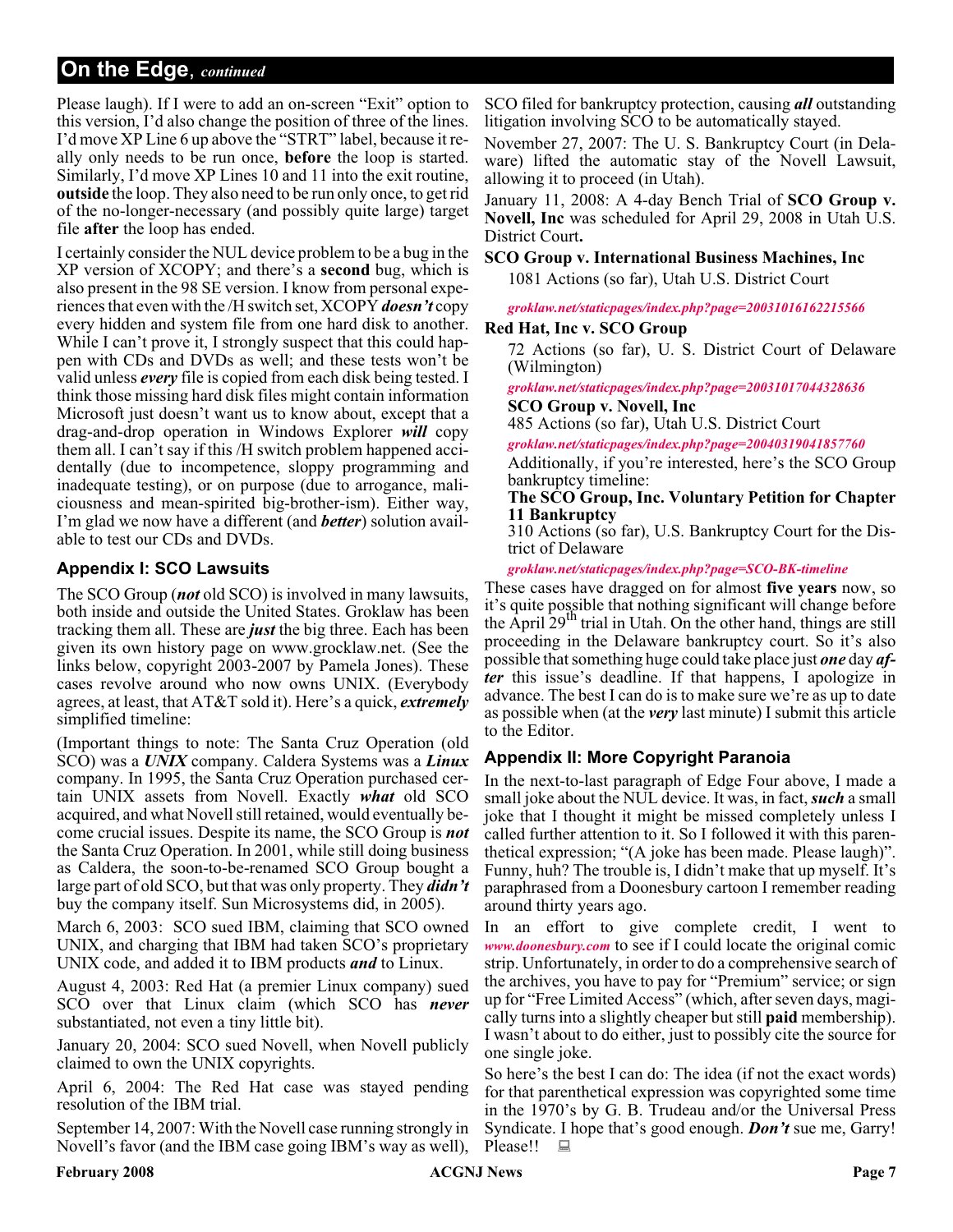## **From The DealsGuy**

*Bob (The Cheapskate) Click (bobclick@mindspring.com), Greater Orlando Computer Users Group*

I've used FedEx twice and it was a complete disaster. The first examples include stockbrokers who create macros to extract time, a few months ago, they delivered the packages I sent my son to the wrong house, which was actually unoccupied, but the tracking said it was delivered. Luckily he found them three days later when checking that house (he owns it).

I recently sent two more packages to my son's home. I tracked the packages on the Web site and when it showed the packages on the truck for delivery, I called to make sure their gate was open that day. They live a quarter-mile back from the road with a gate at the entrance. The package was not delivered that day, but at 6:46 PM the tracking showed it would be delivered the next day. At 8:30 PM the next night and no change with the Web site tracking, I called FedEx to see why it was not there and was told they had no way to communicate with the driver, but the package would not be delivered that late. My son closed the gate.

FedEx called me the next morning to give an approximate delivery time, but discovered that the delivery was actually made the night before at 9:06 PM. My son hurried to look, but the packages couldn't be found. My son's house is not visible from the gate at night because it's back down the drive, so obviously with the gate closed, the packages were left beside the road, but there is a large sign on the gate with the address and phone number to call. Why can't they communicate with their driver? They said that because I didn't request a signature, I am out of luck. Actually, they are out of luck from now on with my money. I submitted a claim anyway.

#### **\*Problem Resolved**

Last month I mentioned a reader had tried the free Advanced WindowsCare Personal (from my November column), but in order for it to fix the problems, he needed to upgrade to the pay version, so he stopped there. I later received a message from Ira Wilsker telling me it worked fine without upgrading, and that he had demonstrated it to their group. My proofreader also tried it with no upgrade demand, so I downloaded it and it removed what it found without upgrading to the pay version. I don't know where my reader went wrong, but he's going to try it again. Sorry for the mixup.

#### **\*No Operating system? What's a Hypervisor?**

I saw this article *[www.informationweek.com/articleID=202401578](http://www.informationweek.com/news/showArticle.jhtml?articleID=202401578)* about using servers without operating systems. This doesn't affect home users, but could it in the future? I found it interesting.

I severely edited the items below so thoroughly check their Web sites for full information. I have not tried them.

#### **\*A Firefox Add-on**

iMacros for Firefox was designed to automate online activities within the Firefox web browser. With iMacros, users can create macros to automatically check the same sites every day, remember passwords, complete web forms, and upload or download files, among other activities. They say, "Whatever you do with Firefox, iMacros can automate it." Notable

online stock quotes, shoppers who use them to automatically compare prices at online stores and website owners who use them to get daily downloads of their page rankings.

iMacros for Firefox allows users to share macros and scripts in a way similar to how they share bookmarks on the many social book marking websites. After creating a new macro, users can use just one click to share it with their friends as a link, or by distributing the link via e-mail and social book marking websites. Also, by embedding it in a website or by blog for public access. Script sharing is now so popular that iOpus has even created a special site for script-sharing on *<del.icio.us>*.

The iMacros for Firefox software is free for personal and commercial use. Users may opt to upgrade to the business version with guaranteed response times and advanced features. Additional information and the software download link are available online at *<http://www.iopus.com/imacros/firefox>*. Alternatively, the software may be downloaded directly from the official Mozilla site for extensions at *<https://addons.mozilla.org/en-US/firefox/addon/3863>*.

#### **\*Help For Your Video File Conversion**

Video Mobile Converter v1.0 supports digital video files in the following formats: .AVI (audio video interleave), .ASF (advanced systems format), .MOV (QuickTime movie), .MPG/.MPEG/.MP4 (moving pictures experts group) and .WMV (windows media video). Once you choose a video, Video Mobile Converter loads the video and lets you define how much video to convert. Users also have control over the video and audio quality during the conversion process. Users control the height and width of the video, its frame and bit rate as well as its overall quality. Users also control the sample rate, bit rate and overall quality of the video's converted audio, along with the option of splitting video files during the conversion process enabling very large video files to become smaller and more easily managed.

Lastly, Video Mobile Converter can output the converted video in the following formats: .3GP and .3G2 (for use on 3G network mobile devices that use GSM or CDMA network protocols), .MP4 (for use on mobile devices, such as iPods classic, iPod nano, iPod touch, iPhones, cellular phones and other mobile devices), and .PSP (for use on Sony PlayStation Portables).

Video Mobile Converter v1.0 runs under all versions of Microsoft Windows, including Vista and costs \$29.95 (USD) for a single-user license. User group members get a 20% discount. For some reason they didn't respond to my request (possibly because of the holidays) for the special ordering procedures so, you can e-mail Michael Kaba at *sales@geovid.com*. Licensed users are entitled to the fully functional copy of the software, and free updates. Further information, as well as a free, fully functional evaluation copy is available from *[www.videomobileconverter.com](http://www.videomobileconverter.com)*.

For more information: *[www.geovid.com](http://www.geovid.com)*.

Download at *[/download/videomobileconverter.exe](http://www.videomobileconverter.com/download/videomobileconverter.exe)* (9.3 MB)

*Continued*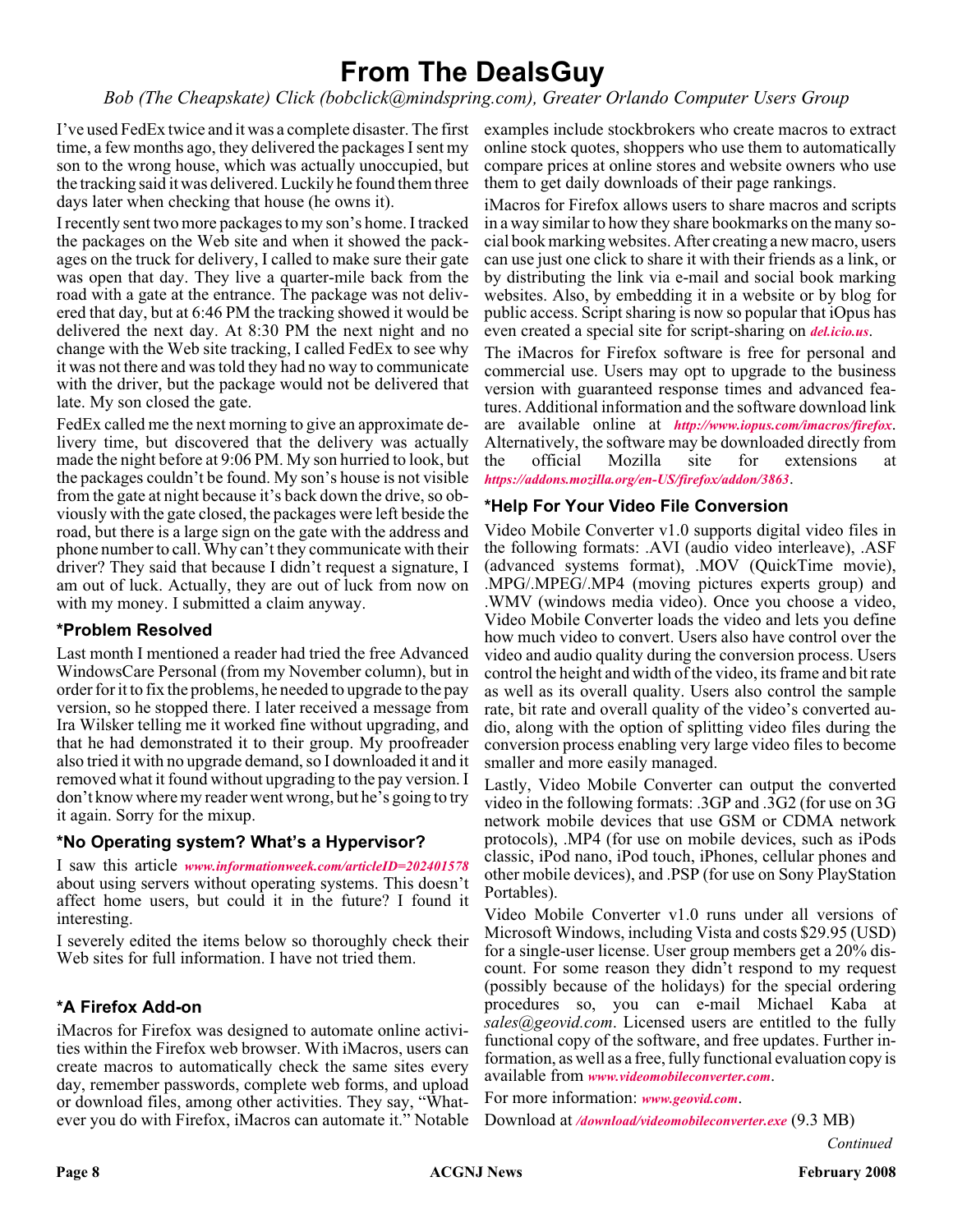## **Slimming Down PowerPoint**

*Cass Lewart (rlewart@monmouth.com), ACGNJ*

If you ever worked with PowerPoint, and who hasn't, you realize how quickly PowerPoint files grow. What starts as a medium sized file of a few hundred kilobytes turns into a monster after you start adding pictures to your presentation. A large PowerPoint file of 10 Mb or more runs slowly during presentation, and what is worse, can not easily be emailed as an attachment as many ISPs reject files exceeding 10 Mb.

New versions of PowerPoint contain built-in utilities to slim down the files but the results are not always consistent. One can of course resize one by one all pictures in a presentation but it is a slow process.

After getting a PowerPoint file of over 10 Mb which I wanted to email, I did a Google search and came up with an interesting product which does the job effortlessly. It is a commercial product from Ontra Presentations in New York City. The program is called PPTshare File Compressor. A single user license costs \$40. A free trial version can be downloaded from *[www.pptshare.com](http://www.pptshare.com)* and used for up to 10 compressions.

If you value your time the license fee is a bargain. I found that size reduction depends on the presentation content. Presentations containing high resolution pictures can be reduced by up to 90%. Files containing mostly text and low resolution pictures can be reduced by about 50%. Some PPT files, which were manually optimized, can be reduced only slightly.

Remember that you never get something for nothing. A high resolution image in a PowerPoint presentation, which did not belong there in the first place, will be converted to a lower resolution. You will probably not notice any degradation during a normal slide presentation. You will only notice some degradation if you start zooming in on individual slides.

The program runs on Windows 98, 2000, XP and Vista.  $\Box$ 

#### **DealsGuy**, *continued*

#### **\*Help For Your Web Site**

Our software package, SeoAdministrator, is a popular professional tool for webmasters and SEO specialists. We released a new module called "Site Analyzer" that will be of interest to all webmasters including those who look after personal websites. The new module helps you to keep a website free of errors such as broken links. Regular use of Site Analyzer will ensure that problems are quickly and easily spotted so they can be fixed. Download a free demonstration of our easy-to-use tool *[here](http://www.seoadministrator.com/seoadministrator.exe)*.

Site Analyzer, Developed by by FlamingoSoft of Vancouver, BC, is designed to automate the vital web management task of monitoring and improving web site performance. Site Analyzer performs comprehensive scans of a specified website and alerts web managers to a range of common problems including broken links, faulty image links, errors in HTML code and missing meta tags using a variety of report formats. Site Analyzer can also create sitemaps in both human and machine formats ready for uploading. The link vendor will be able to see which pages are "overloaded" with external links and perhaps suspend link sales on those pages. System Requirements: Windows 95/98/ME/2000/XP/Vista.

Priced from \$70 (Standard) to \$150 for Expert edition, we are offering this great software to user group members at 50% discount (\$75 instead of usual price of \$150) which includes lifetime support and free upgrades. Use this link *[usd.swreg.org/cgi-bin/s.cgi?s=1613&p=1613seo&v=3&d=0&q=1&t=](http://)* for the 50% discount. Check their Website URL for full info:

*<http://www.seoadministrator.com/>*.

Pacific Business Centre Att: FlamingoSoft #101 - 1001 W. Broadway Suite 381 Vancouver, BC V6H 4E4

#### Canada

#### **\*Easier Way To Remove USB Devices**

USB Safely Remove enhances the native Safely Remove function in Windows and enables you to remove and unplug any USB removable device in one mouse click or hotkey. It can give correct names to the devices, lets you rename them and find out what application or process is locking the USB device, preventing it from safe removal. It's easy to unplug the wrong one by mistake because many of them have the same name. Unlike the native Windows option, USB Safely Remove shows all USB devices currently plugged into the computer and lets you remove any of them and gives correct names to the devices on its menu. The software is primarily aimed at those users who have more than one USB device.

USB Safely Remove 3.2 runs under Windows 2000, XP, 2003, Vista and is available immediately for \$20 (US) from SafelyRemove.com. User Group members can purchase the program at a 25% discount. Use the coupon code: CUG25 on the Buy Now page. Licensed users get unlimited functionality without nag screens, free technical support by e-mail and free lifetime upgrades. More information on the product, as well as a free trial copy is available from *<http://safelyremove.com/ug>*.

Download link: *<http://safelyremove.com/usbsafelyremovesetupug.exe>*

That's it for this month. I'll have more new product announcements on my Web site (most not offering a discount). Meet me here again next month if your editor permits. This column is written to make user group members aware of special offers or freebies I have found or arranged, and my comments should not be interpreted to encourage, or discourage, the purchase of any products, no matter how enthused I might sound. Bob (The Cheapskate) Click. Visit my Web site at *<http://www.dealsguy.com>*.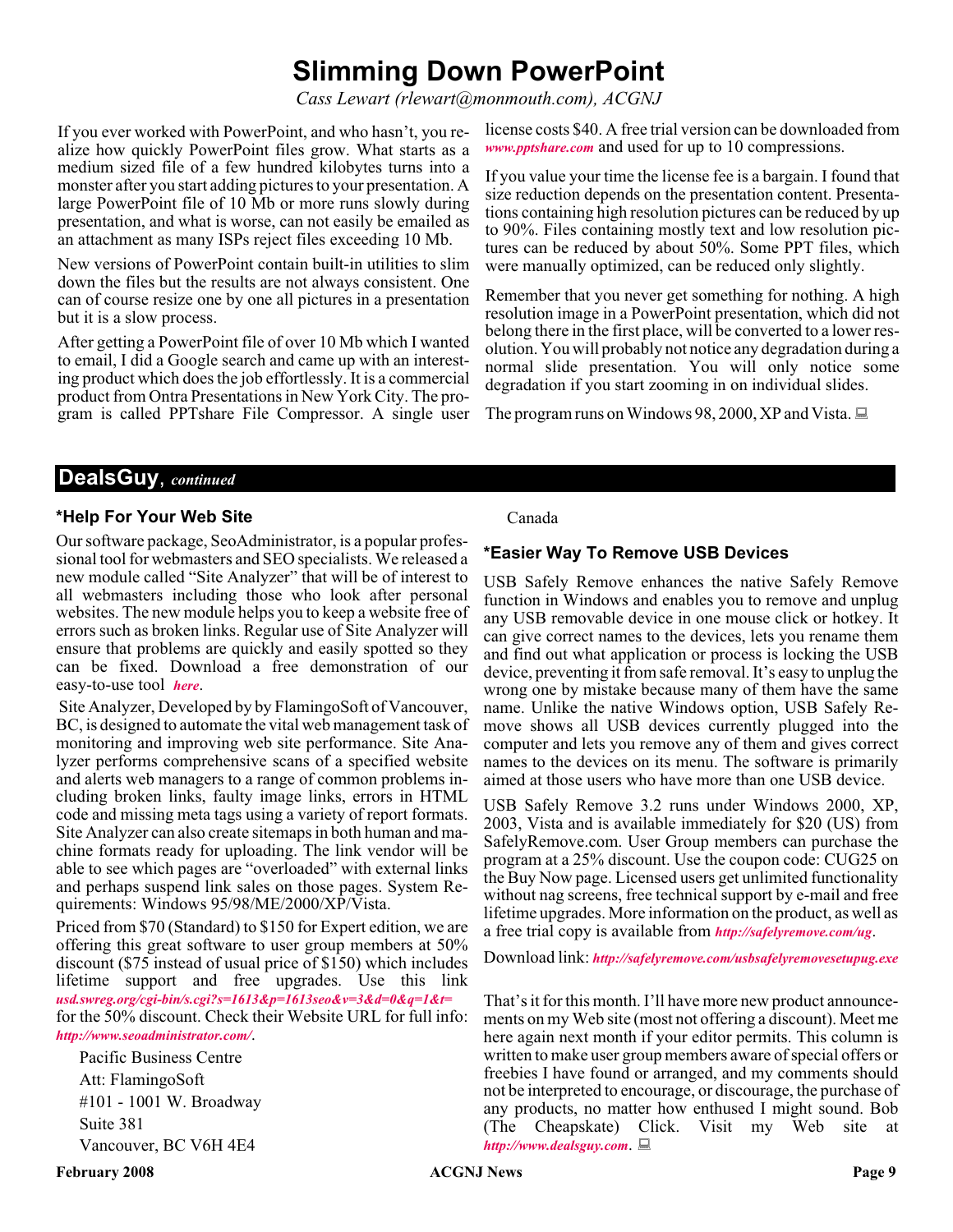## **Bot-Nets**

#### *Brian K. Lewis, Ph.D. (www.spcug.org), PCUG (bwsail at yahoo.com)*

Keeping your computer safe while connected to the Internet is becoming more and more difficult. The "attackers" are becoming more sophisticated and are sharing more ways to get their software into your computer. Business Week recently ran an article on the major security problems expected in 2008. Unfortunately, most of them arrived long before the new year started. We have been warned for years that it was possible to recruit unprotected computers into networks that could be controlled by an external source. This recruitment network problem has gotten much worse over the past few years. It is estimated that 7% of the computers connected to the Internet have been infected with a Botnet program. So what is a "Botnet"?

A robot or "bot" software program allows a computer to be remotely controlled without the knowledge of the computer's owner. When you have a number of "bot" controlled computers it is referred to as a "botnet". All of the computers in the botnet carry out commands issued by the network controller. Just one example of what can be done with a botnet is the sending of spam. The controller can easily have 100,000 computers in its network. So the botmaster will contract to send out one million e-mail messages. The network can then send ten messages from each of the compromised computers. With the constant connection to the Internet using cable or DSL the computer owner will have no idea that his/her computer has been the source for ten spam messages.

Now you might say that the idea that someone can control 100,000 computers in a botnet is ridiculous. However, as of October 2007 a major Internet security service had the IP addresses of over 12 million computers that were infected with bot software. There is also a newer threat called the Storm Worm botnet that has infected millions of computers just this year. In addition to its computer recruiting ability, it has built-in defenses that are preventing security services from analyzing it. In an E-Week article it was noted that ".. Storm worm is sending DDoS attacks to not only the researchers looking into it but to anybody on their subnet, within 5 seconds of (their) initiating efforts to fight it or examine it". A DDoS attack is a "distributed denial of service" which can bring down a computer system or network by overwhelming it with messages. A very large volume of messages are sent by the botnet in a very short period of time. It is estimated that the Storm net controls over one million computers. This would make it the most powerful supercomputer in the world, exceeding the computing power of all previous computers.

People frequently wonder why anyone would want to produce viruses, worms and other kinds of Internet attacks. Years ago it was primarily because "they could do it". Today, it has become a real source of financial gain. Let's take a look at one financial resource created by controllers of botnets. On many web pages you find ads of various types that are sponsored by Google. When these ads are clicked, the advertiser pays Google who, in turn, pays the owner of a web page, usually 80% of the fee. So the botmaster sets up a web page and contracts with Google to display ads. Then, using the botnet,

sends commands to the computers in its net to click on the ads. This results in payments to the botmaster. So even with a small botnet of say 5-10,000 computers, the botmaster can easily obtain \$15,000-\$20,000 per month in fraudulent payments. When you consider that the known botnets all have more than 100,000 compromised systems, you get a better idea of the scale of the fraud involved. This type of click fraud has been estimated to make up 5-20% of the payments made by search companies.

Another use of large botnets is extortion. The botmaster can send an e-mail to a corporation warning that a DDoS will take place at a specific time unless a payment is made. As I mentioned earlier, spam e-mail contracts are also a source of revenue for botmasters. As these networks proliferate, the sale of the IP addresses of robotically controlled computers is also favored as an income source.

So far it would appear that the only persons affected by botnets would be corporations. However, if your computer is infected, everything you do can be reported to the botmaster. Bots can incorporate "keylogger" software. That will record keystrokes, especially any related to passwords, user names or other desirable information. Another function of bot software is screen capture. It can record an entire screen and transmit the data to the botmaster. A compromised computer can also be used as a base for finding other unprotected computers to be recruited into the net. Another consideration is that the largest number of computers are those in the hands of private individuals. So you may be a major part of the problem if your computer is infected by a bot.

Once a computer has been compromised, the bot software is usually designed to hide and protect itself. For example it will search for and disable any other malware located on the computer or its associated network. It may also hide itself by means of a rootkit. It may also block updates of any anti-virus or anti-spyware software. It may even fake the process so the user believes that an update has taken place. One of the most common modifications involves changes to the Windows host file or by changing the location of the host file and altering the registry.

There are also some traps on the Internet that can lead a user to download bot (Trojan) software without realizing it. Phishing e-mail can lead to web pages that have automatic download links for bot software. Web pages can be hijacked and links added to lead the viewer to web sites that contain "free" software links that are actually hidden bot programs. Bot programs are incorporating "social engineering" functions which serve to entice users to unknowingly download malware. People are the weakest link in the security chain. E-mail, web pages, instant messaging, social contact web sites are all used by bot malware as a means of collecting information and linking to compromised computers.

Many times the actions of a computer user are governed by visual clues. An attacker may take advantage of this by providing false visual clues on a web page or a pop-up. If the dialog box or pop-up is intrusive the user may click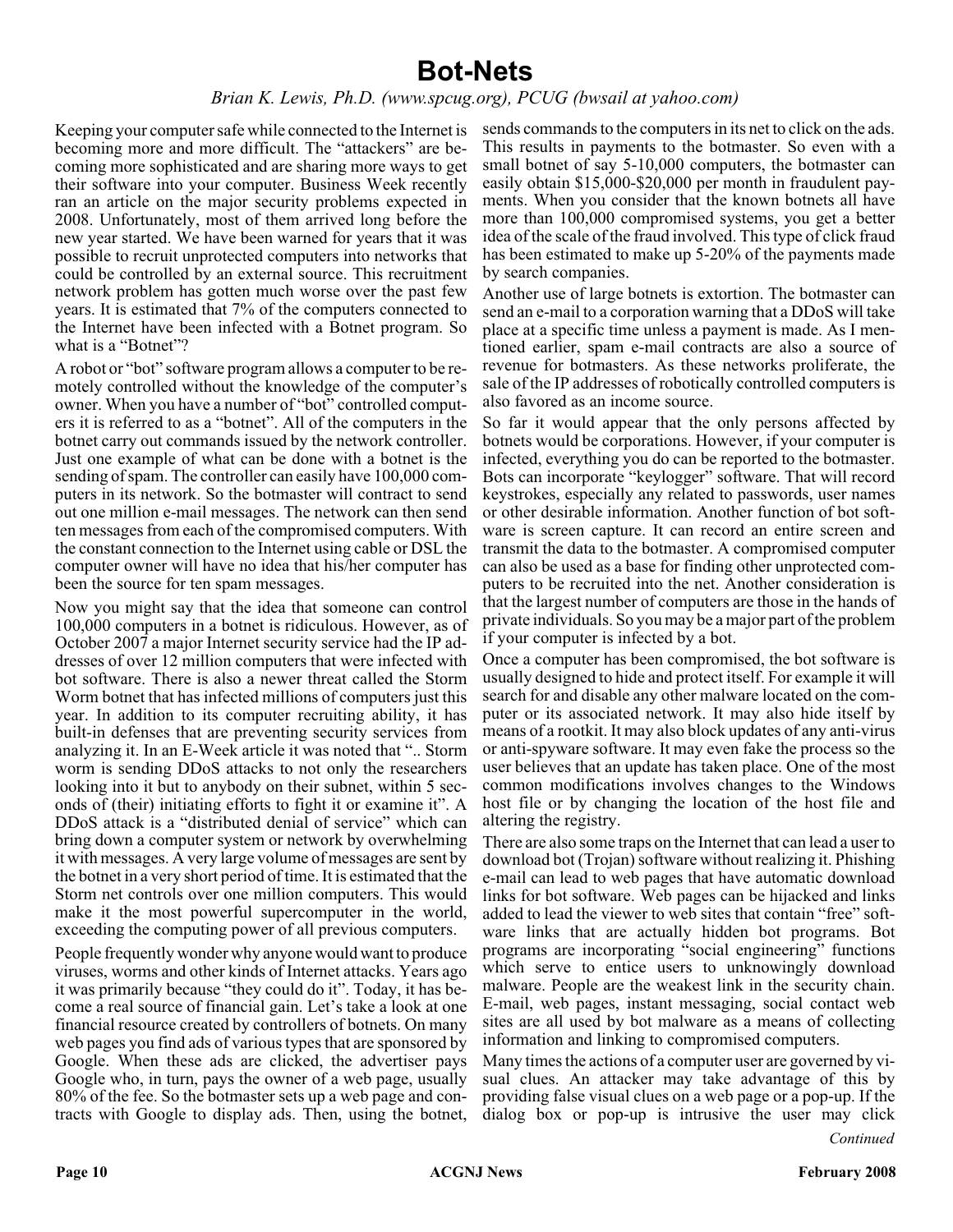## **Evaluating Your Anti-Spyware Program**

*Vinny La Bash (vlabash(at)comcast.net), Sarasota Personal Computer Users Group, Inc. ([www.spcug.org](http://www.spcug.org))*

For many years the most acute danger to your computer was some kind of destructive virus. Today the danger has shifted from software that is programmed to destroy files, corrupt programs, and disable systems to something more insidious, and perhaps even more treacherous. This threat comes in two broad categories known as Spyware and Trojan Horses.

Spyware started out as a stealth program surreptitiously installed on your system to track your web surfing habits. The developers of spyware didn't want to damage your computer. They wanted only to sell you something. That may be annoying, but there is nothing criminal about it.

A Trojan Horse is a program that pretends to be something other than what it really is. For example, a screensaver could be designed to install a program that will take over your system to forward spam to other machines. Trojan Horses have been used to initiate denial of service attacks, where the target such as a bank, credit card service or other high profile web site becomes so saturated with external requests that it cannot respond to legitimate traffic.

When selecting an anti-spyware program, start out by selecting one with a comprehensive signatures database. The best anti-spyware programs have databases that can recognize more than 750,000 different kinds of spyware and Trojan Horse programs. Read the documentation or call the company. This is important.

The best signatures database won't do you any good if it isn't updated frequently. The bad guys never seem to rest. They release new poison daily. Don't buy any solutions that require manual updates. You have better things to do. Insist on automatic updates.

Another important capability is active monitoring of your system. Wouldn't you rather prevent a malicious program from installing rather than removing it after the damage has been done? Avoid any program that removes infections found only after conducting a manual scan. This probably means avoiding some otherwise adequate free programs. There's an old saying about getting what you pay for. The best anti-spyware programs prevent spyware and Trojan Horses from ever being installed on your system.

Go for a program that allows you to customize your scans. We don't all use our computers in the same way. Some people require more comprehensive scans than others. If you are constantly browsing the internet, you are likely to benefit from a daily scan that checks active memory, system folders, the registry, and all hard drives. If you rarely use the internet or find yourself visiting the same six sites over and over, a weekly scan may be all you need.

You should be able to schedule unattended updates and scans. Your machine should be yours to use as you wish. Any decent anti-spyware program should be able to run in the background unattended, and not require interrupting your activities. The program should work according to your preferences, not the other way around. Choose a program that permits unattended maintenance and administration.

*Continued*

#### **Bot-Nets,** *continued*

inappropriately just to get rid of the intruder. This can lead to the download of a bot.

So how do you know if you've been infected? The easiest way to tell is related to how you have been protecting your computer from infection. Do you have all of the following?

a. hardware firewall.

b. software firewall that checks both incoming and outgoing messages.

c. anti-virus software that is updated at least daily.

d. anti-spyware software that you either run weekly or that runs in RAM constantly.

e. keep your Windows software patches up to date.

If you don't use any of these safety mechanisms, then your machine is almost 100% guaranteed to be compromised. Even if you have taken all of these precautions, you can still be infected. However, the most effective mechanism for dealing with bots is to prevent their getting into your computer. So you have to keep the software up to date and you have to use it.

Ideally, your firewall hardware/software combination should keep you invisible on the Internet. Bot programs are constantly searching for unprotected computers with open ports. You may not be aware that your computer has over 64,000 ports that can be used for communication. The most common usage are the ports in the lower range, under 1,024. However,

some bots use high end ports (>60,000) for transmission of commands. One place you can check your computers port and its invisibility on the Internet is *[www.GRC.com](http://www.GRC.com)*. The Gibson Research site provides a free port scan and much good information on interpreting the findings as well as how to protect your system.

Ideally the anti-virus and anti-spyware software would be able to find and remove any bot software that made its way onto your computer. However, this software needs to know the "signature" of the malware in order to identify it. So the producers of the malware are always a step ahead of the good guys. The security services have to find and disassemble the new malware before they can devise the protection against it. So it is up to the user to keep the security software as current as possible to reduce the chances of infection. Like it or not, security on the Internet is a never ending battle.

*Dr. Lewis is a former university and medical school professor of physiology. He has been working with personal computers for over thirty years, developing software and assembling systems.*

*This article has been provided to APCUG by the author solely for publication by APCUG member groups. All other uses require the permission of the author (see e-mail address above*). ■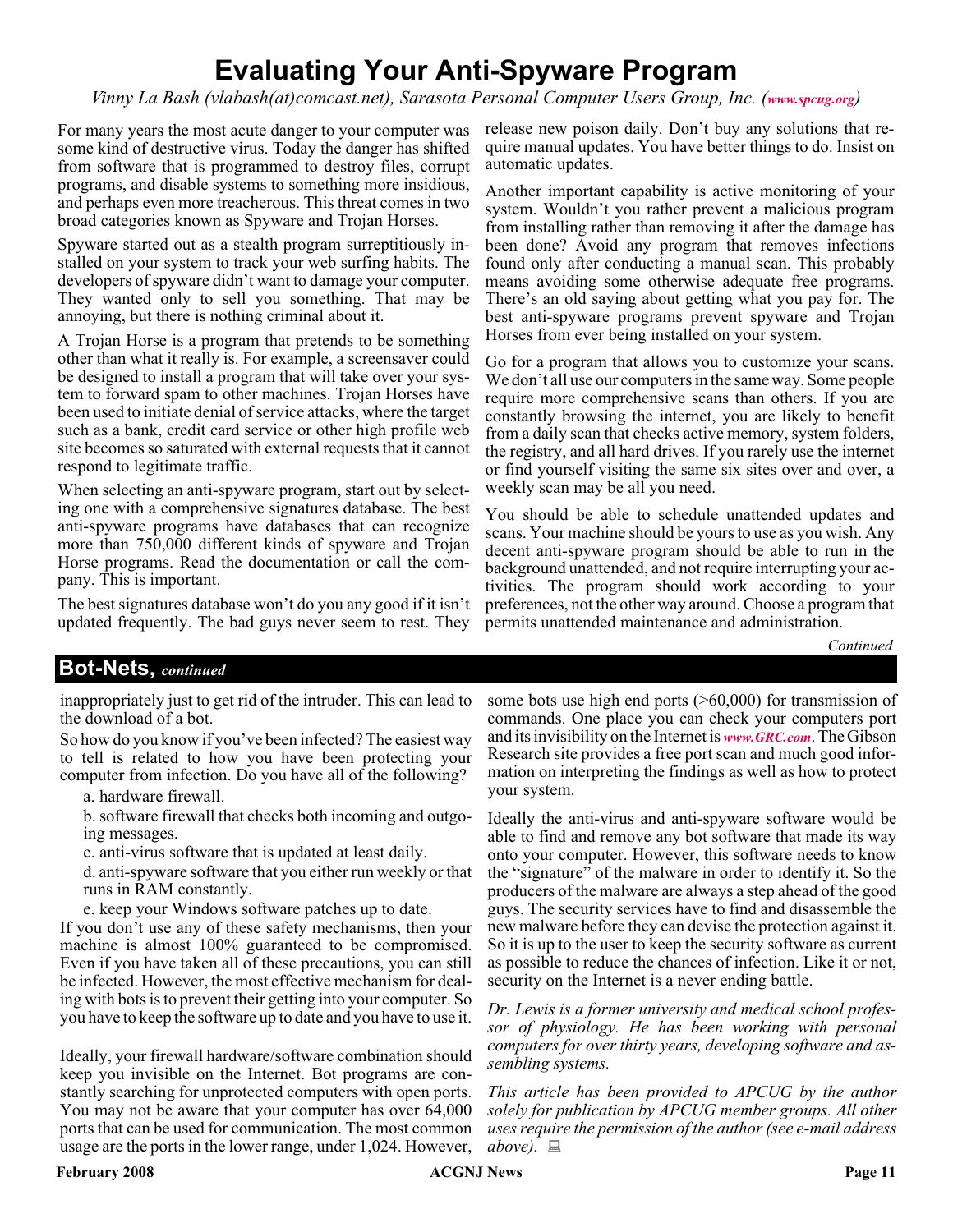## **Saitek Optical Photo Mouse Make Your Personal Computer More Personal**

#### *Jan Fagerholm (pcc4me(at)netscape.net), Mouse Maven, Assistant Editor and VP Membership, [www.pcc.org](http://www.pcc.org)*

**The Bullet Points**: The Saitek Photo Mouse is a desktop optical USB mouse that you can insert your own photos into. The photo area is illuminated. The mouse features 3 buttons and a scroll wheel.

**What's in the Box**: Mouse, User Manual with photo cutting template.

**The Review**: A mouse review? Hey, don't laugh – it's a perfectly good mouse that, as it happens, you can customize to make it a personalized desktop accessory. The photo part is the novelty, but first let's see the mouse.

Saitek makes a full line of PC accessories, including a wide selection of pointing devices with different talents. The Saitek Photo Mouse is a perfectly good medium-sized USB optical mouse that fits my hand well and performs better than most optical mice that I've used. It tracks well on a variety of surfaces, which not all optical mice do. The ultimate test is to place it on a mirror, and even here it tracks accurately. The only surface that it is flaky on is those artificial wood grain coatings common to student desks and conference tables, but, hey, every other optical mouse I have has the same problem. Put a piece of plain paper under the mouse and it works fine.

OK, the gimmick here is the ability to place your own photograph in the illuminated area where you may gaze upon it to your heart's content. This part is strictly manual labor with an assist from the paper template for fitting the photo. Being a deep dish computer geek, I find reverting to "cut and paste" using paper and scissors real, um, 20th Century, y'know? The User Manual refers to an EPS template that can be down-

loaded from their Web site, but I can't locate it. Undaunted, I scanned the paper template into Photoshop and made a mask out of it. Opening the desired photo, then pasting the template mask into the photo made it possible to resize / orient the image for best cropping in the mouse-shaped template. Beats the buttons off the User Manual's advice for the paper template that, "you may have to try [printing the image] a few times before the subject appears exactly where you want it."

The Photo Mouse is as much a designer item as a mouse, and is pleasingly crafted in modern silver and black, with a blue LED in the scroll wheel and a white LED illuminating the photo area. There are 5 teflon pads on the underside which help it move smoothly on less than perfect surfaces. The cord is 4.5 ft. long and reaches my floorbound tower machine easily. Its ovaloid shape arches my fingers sufficiently to prevent inadvertent mouse clicks, a problem with mice that are too small or too flat. In other words, its function matches its form, so you will keep it after the novelty wears off.

Photo Mouse makes a good gift for the modern techno-intense family. Its fit and functionality takes it beyond its novelty value: in the long run it's a very usable mouse. Get one for yourself, then be generous: treat other computer-using members of your family. They may like it so much that they'll put your picture inside…

This article has been provided to APCUG by the author solely for publication by APCUG member groups. All other uses require the permission of the author (see e-mail address above).  $\Box$ 

### **Evaluating Your Anti-Spyware Program,** *continued*

It's also important that an unattended scan can quarantine infections without requiring intervention from you. Why do some anti-spyware programs ask if you want to remove infections? Of course you do! Of all the features in anti-spyware programs, that is the dumbest.

There are innumerable derivations and iterations of spyware being created. This makes it difficult for even the best anti-spyware programs to catch and destroy them. If you open the Processes tab in Windows Task Manager, you will observe the Process Manager in action. You will see a list of objects running on your system. Some of them are applications like word processors. Others are mysterious entities that don't provide a clue as so what they do, but you can't run Windows effectively without them. Among them would be Windows Explorer, Internet Explorer, Media Center, Windows Mobile Control Center, and many others.

Beyond shutting down a process or resetting its priority, there isn't much a non-specialist can do with this feature. Clever programmers can create spyware that won't show up in the Process Manager. Any decent anti-spyware program has to have its own built-in process manager that will recognize, track down, and eliminate malevolent software that may not even be in the signatures database.

Anti-spyware programs should be able to monitor programs that load when Windows starts up. There are many very sophisticated spyware programs that to not show up in the Process Monitor or in Control Panel's Add/Remove section. If your anti-spyware program lacks this capability, find another one.

Assuming your anti-spyware program has the capabilities mentioned above, it is an excellent choice for individuals. However, businesses or organizations with multiple computers will require even more. Whoever is in charge of PCs will not have time to manually monitor or administrate individual machines. It is simply impractical in a large organization for support staff to visit every workstation, apply updates, schedule scans, and ensure that infestations are removed. If this applies to you, look for a program with a centralized administration console. This capability has the unfortunate drawback of being quite expensive, but the time saved generally justifies the cost.

*This article has been provided to APCUG by the author solely for publication by APCUG member groups. All other uses require the permission of the author (see e-mail address above).*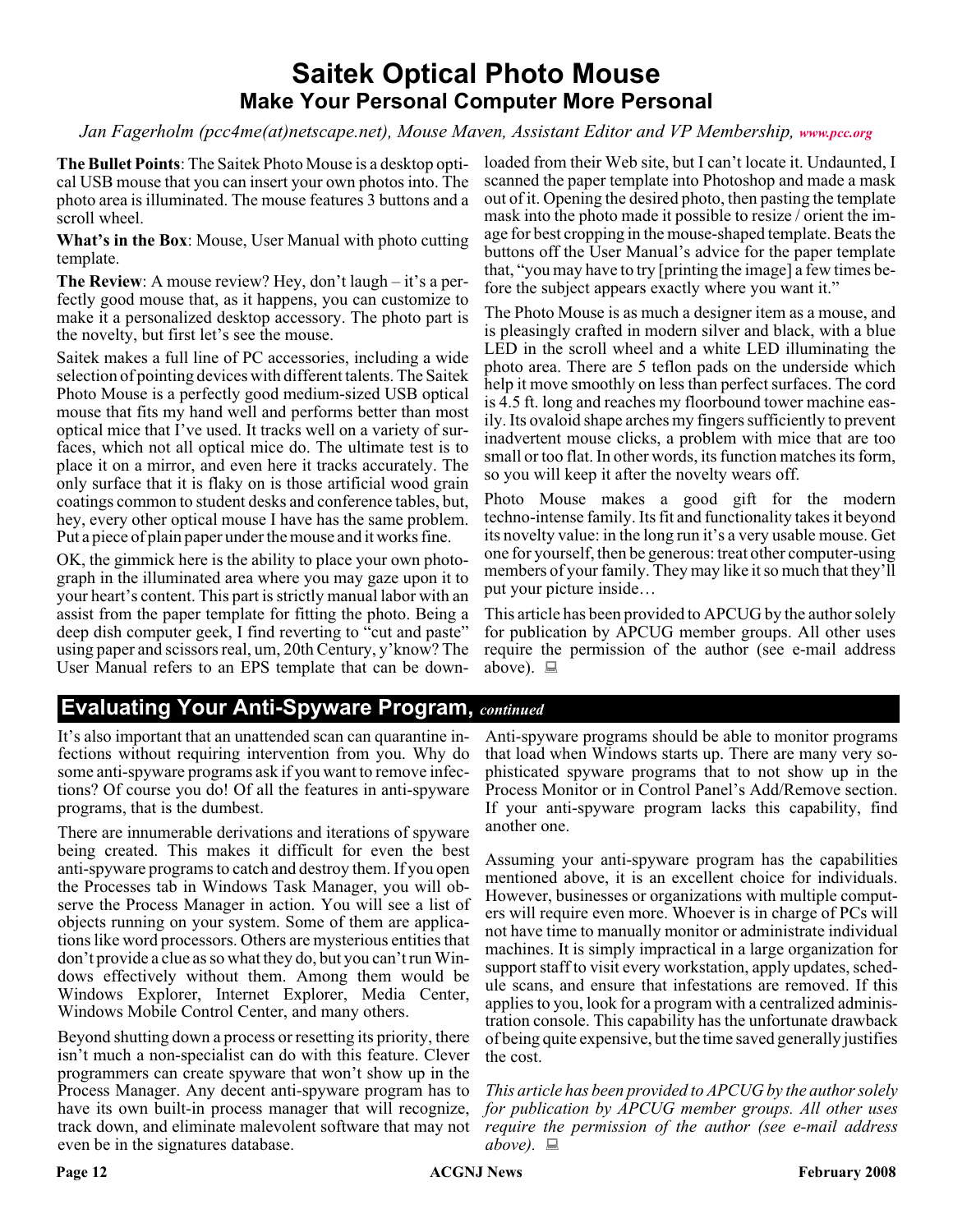## **FBI Asks "How Aware Are You of the Dangers of the Net?"**

*Ira Wilsker (Iwilsker(at)apcug.net), APCUG Director*

As regular readers may know, I frequently lecture on computer security topics, and have written numerous columns on security topics over the years. While many of us surf the net oblivious to the online threats that face us, many others are aware of the threats, and sadly, many have learned of the threats the hard way. The online threats that we face on a regular basis have not been lost on our federal government leadership.

FBI Director Mueller recently gave a speech at Penn State University where he warned about the cyber threats that we all face. He started his speech talking about the recent World Series, where the tickets for the Rockies' home games were initially unavailable online because some hacker had made the website inaccessible. He referenced the cyber attack against the country of Estonia last spring, where a coordinated attack from computers around the world, "… shut down banks and emergency phone lines, gas stations and grocery stores, newspapers and television stations, even the prime minister's office." Director Mueller went on to explain the effect of a similar attack here in the United States, "If we lose the Internet, we do not simply lose the ability to e-mail or to surf the web. We lose access to our data. We lose our connectivity. We lose our intellectual property. We lose our security. What happens when the so-called 'Invisible Man' locks us out of our own homes, our offices, and our information?" This brings up the question, "…given the growing presence of the web in our personal and professional lives, how aware are you of the risks of attack via the Internet?"

In his speech, Director Mueller was poignant in describing the situation that is facing us online. There were several key points in his speech that require some additional discussion. One point he made was, "The growing intersection of terror and the web." He described the case of Younis Tsouli, who went by the screen name "Terrorist 007", who was an al Qaeda webmaster. Taking advantage of most of the contemporary online threats that we all face, Tsouli broke into servers to get the data bandwidth he needed to carry out his nefarious schemes, and used "phishing" (authentic appearing but counterfeit websites to steal personal information), to steal credit card and personal information. With purloined credit card numbers and personal information, he managed to purchase over \$3 million worth of deadly supplies and equipment for terrorists. Tsouli also created a website "You bomb it" patterned after the popular "YouTube", which he hoped would become a centralized website for terrorists to exchange information. Director Mueller explained that local internet service providers could unknowingly run a server that is helping terrorists, and that we, as the innocent victims of identity theft, could end up financing terrorist activities.

Another threat facing us, according to Director Mueller, is "The rise of bots", where networks of computers are unknowingly taken over for nefarious purposes. One of the most common ways of taking over a computer is to plant a type of Trojan on the computer referred to as a "zombie", which effectively makes the infected computer a zombie under the

control of persons unknown. According to recent security statements, some "bots" consist of over a million infected computers. It is well known in cyber security circles that the many variants of the Storm Worm, which is still spreading to infect countless computers, mostly through email attachments, has created millions of zombies. While many of these bots are currently being used to spread spam email, generating riches for the "bot masters" or "bot herders" who sell their purloined capacity, there are more dangerous uses of bots. It is important to note that owners of zombie infected computers are unaware that their computers are infected, and are a component of an illicit bot spreading spam and chaos to other computers. Director Mueller stated, "Once under their thumbs, these networks can wreak all kinds of havoc, from shutting down a power grid to flooding an emergency call center with millions of spam messages."

"Hackers are using sophisticated techniques to steal sensitive intelligence, scientific research, and communications data." This is what the Director is calling "the invisible man" where an unknown cyber intruder oversees everything on a network, including what people are typing, and reading any files stored on a computer or on a network. Since most cyber intruders will never leave any indication that they have viewed your files, stolen your passwords, and copied your critical and confidential data, you will never even know that you have been victimized and your data has been compromised. Once victimized in this manner, you will never know how much damage has been done, maybe until it is too late.

The federal government is actively fighting international cyber terrorists, and contemporary news accounts are rife with stories about criminal and espionage cyber attacks from China, Russia, Iran, Iraq, and other unfriendly countries. Despite governmental attempts to secure our computer infrastructure, much of the responsibility falls upon us individually. We must accept responsibility for the safety and security of our own computers. As has been appealed many times in this column before, we absolutely must have updated defenses in play on our personal computers. Antivirus, anti-spyware, and firewall software are imperative on our computers; after all, it is the personal computer that is the target of the zombie Trojan, and it is millions of personal computers like your and mine that make up these huge bots that can wreak such havoc.

*Continued* For those who would be interested in seeing what a cyber attack warning might look like, an unofficial Israeli website that disseminates anti-terrorism information, the "DEBKAfile", has recently posted such a warning about a massive upcoming cyber attack on the US (*[www.debka.com/headline.php?hid=4723](http://www.debka.com/headline.php?hid=4723)*). I am typing this prior to the date of this next alleged "cyber jihad" attack on the United States (November 11, Veterans' Day) and you will certainly be reading this column after that date. I hope that this warning, as have many other such warnings, turned out to be false. In fact, several security authorities such as McAfee, and Computerworld magazine, have argued that the DEBKAfile warning is a hoax, and that the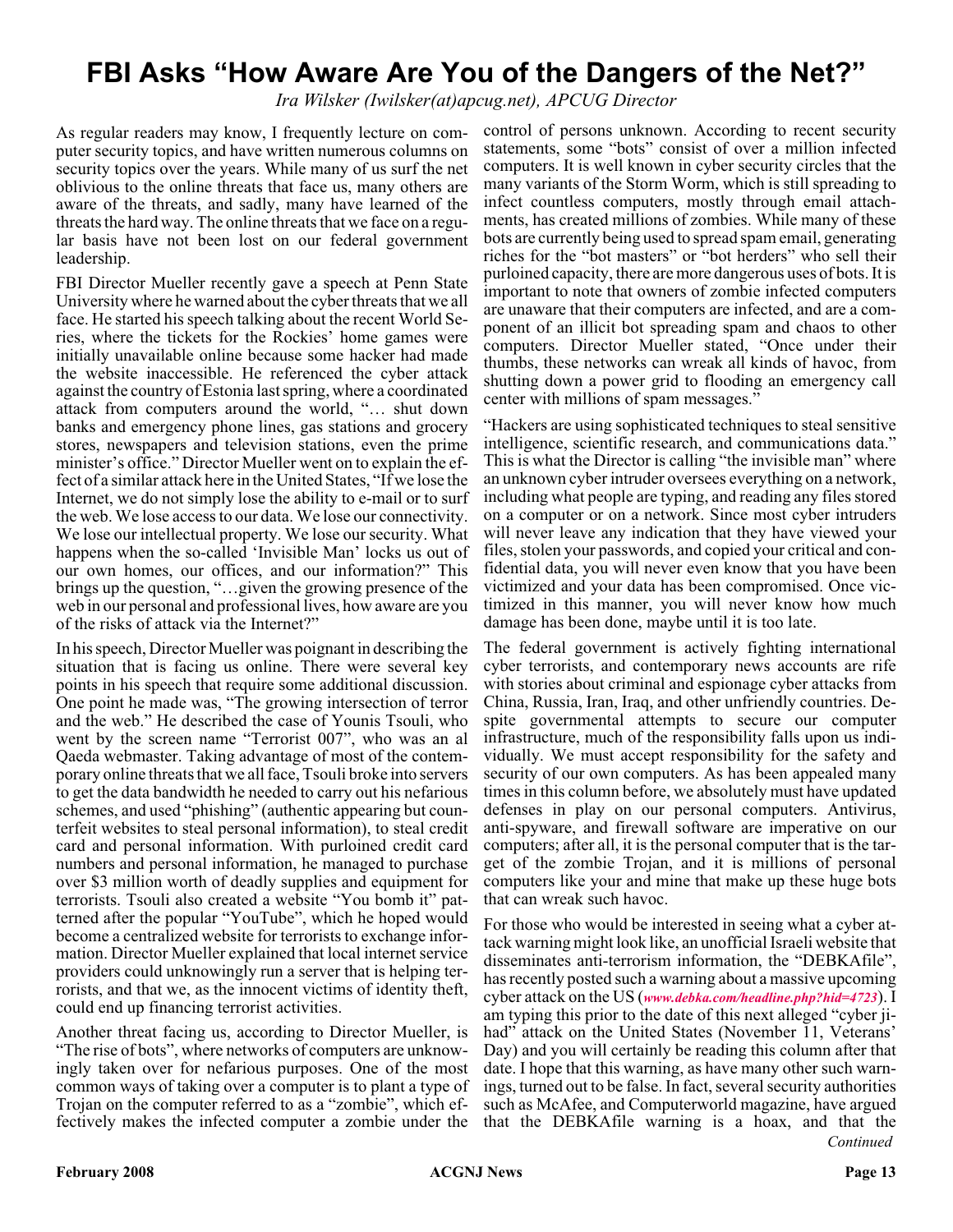## **Connected or Discombobulated?**

*Ramblings by Judy Lococo (judy(at)thorobred.win.net), Director, Kentucky-Indiana PCUG, [www.kipcug.org](http://www.kipcug.org)*

"connectivity" and how our new, improved world demands it. The more I see of this phenomenon, the less I think we are connected. The Internet and identity thieves have made us a nation of anonymity, and paranoid anonymity at that. We are electronically connected, but are losing the ability to look into people's eyes, read their body English, listen to the voice inflections, and interact one-on-one with another human being.

It's even impossible to keep up with all the acronyms! WiFi, DSL (I remember ADSL), URL, etc., have become entrenched in our lives so much that we no longer flinch when we hear one of them. And they keep stacking up at warp speed, so that even the nerdiest of us has to visit a website occasionally to find out what one means.

The morning newspaper used to be a shared experience at the breakfast table. Now it's read online with only the parts that a reader prefers coming across the screen, and you don't discuss your opinions with the rest of the family, nor listen to theirs. You no longer have to scan through the business section to find the crossword puzzle. You don't have to pore through the sports pages to find automobile tires. IOW (another TLA), you don't even have to talk to a soul without being considered rude.

Going to an office is not nearly as important as it once was. Now employees can work an 80- hour week at home, without health insurance or retirement benefits. But you can work in jeans or sweats, so there's considerable savings on wardrobe.

The chat rooms are so rampant with predators that parents are restricting their children's surfing, and rightly so. But these chat rooms are yet another example of not connecting with a

#### **FBI Asks**, *continued*

information presented is unreliable. Another publication, Government Computer News, also belittled the warning, but the column that said that had the subtitle, "Don't cancel your day off yet" (*[www.gcn.com/online/vol1\\_no1/45386-1.html](http://www.gcn.com/online/vol1_no1/45386-1.html)*). This cyber attack warning is but one example of what Director Mueller is warning about.

Since the antivirus and anti-spyware on our computers can be compromised or neutralized by a zombie that slips through our defenses, it is a good idea to perform a free online security scan from one of the many available. My two personal favorites are Trend Micro's Housecall (housecall.antivirus.com), and Microsoft's online OneCare at safety.live.com (click on the shield in the middle of the window). A successful scan by either or both of these services will likely indicate that your computer is clean of viruses, worms, Trojans, spyware, and zombies. Make sure your firewall is installed and updated. As I complete most of my security presentations, I close with the expression, "Practice safe HEX."

*This article has been provided to APCUG by the author solely for publication by APCUG member groups. All other uses require the permission of the author (see e-mail address above).*

Everywhere you look today, someone is always talking about real, live, breathing person, only an image, which may or may not be accurate.

> Email has replaced letter writing to the extent that I have to wonder if script handwriting will also be obsolete soon. Remember calligraphy? Have you seen any within the last three years? Will the dictionary of the future have "u r 2" as a comeback phrase? Will schoolchildren even be taught English grammar or typing?

> And, of course, how could I not mention the answering machines, voice mail, and all other means of not speaking to people who are trying to contact you. If you reach a person on the first attempt, are you supposed to believe that person is not busy? Is this why nobody bothers to answer their phone any more, only return phone calls? If all one does is return phone calls, what happens when the one you're calling also only returns phone calls?

> As if all the time spent behind a monitor isn't enough, our automobile windows are now designed to keep others from seeing you. So if there is actually a person around who is considerably higher up on the social ladder than you are, you have to roll your window down for them to see you!

> I have to admit, I'm just as guilty as the rest of the world of spending too much time on email and INet (look it up already..). It is a lot of fun to laugh at a joke that somebody forwards, or follow a link to a You Tube video. I am not addicted, but afraid of what will I will have to face if I don't check it daily. I guess you could say I'm not connected, I'm tethered.

> This article has been provided to APCUG by the author solely for publication by APCUG member groups. All other uses require the permission of the author (see e-mail address above).  $\Box$

### **Back Issues Needed**

The editor is attempting to build a CD containing all issues of ACGNJ News in pdf format, but our collection is incomplete. We're hoping some faithful reader has been hoarding them and will be willing to lend them to us just long enough to scan them. We promise to return them quickly. Thanks Joseph Gaffney, who loaned his collection for scanning. Below is a list of what we still need.

1985: June, July, August, September

1984: August

1976: January, February, March, April (pamphlet-size booklets)

1975: All issues except #1 (June). These are also pamphlet-size booklets.

If you can supply any of these missing issues (or scanned images or good clear copies), please contact the Editor by email (*[bdegroot@ptd.net](mailto:bdegroot@ptd.net)*). Those who supply missing issues will receive a free copy of the resulting CD as our thanks for your help.  $\Box$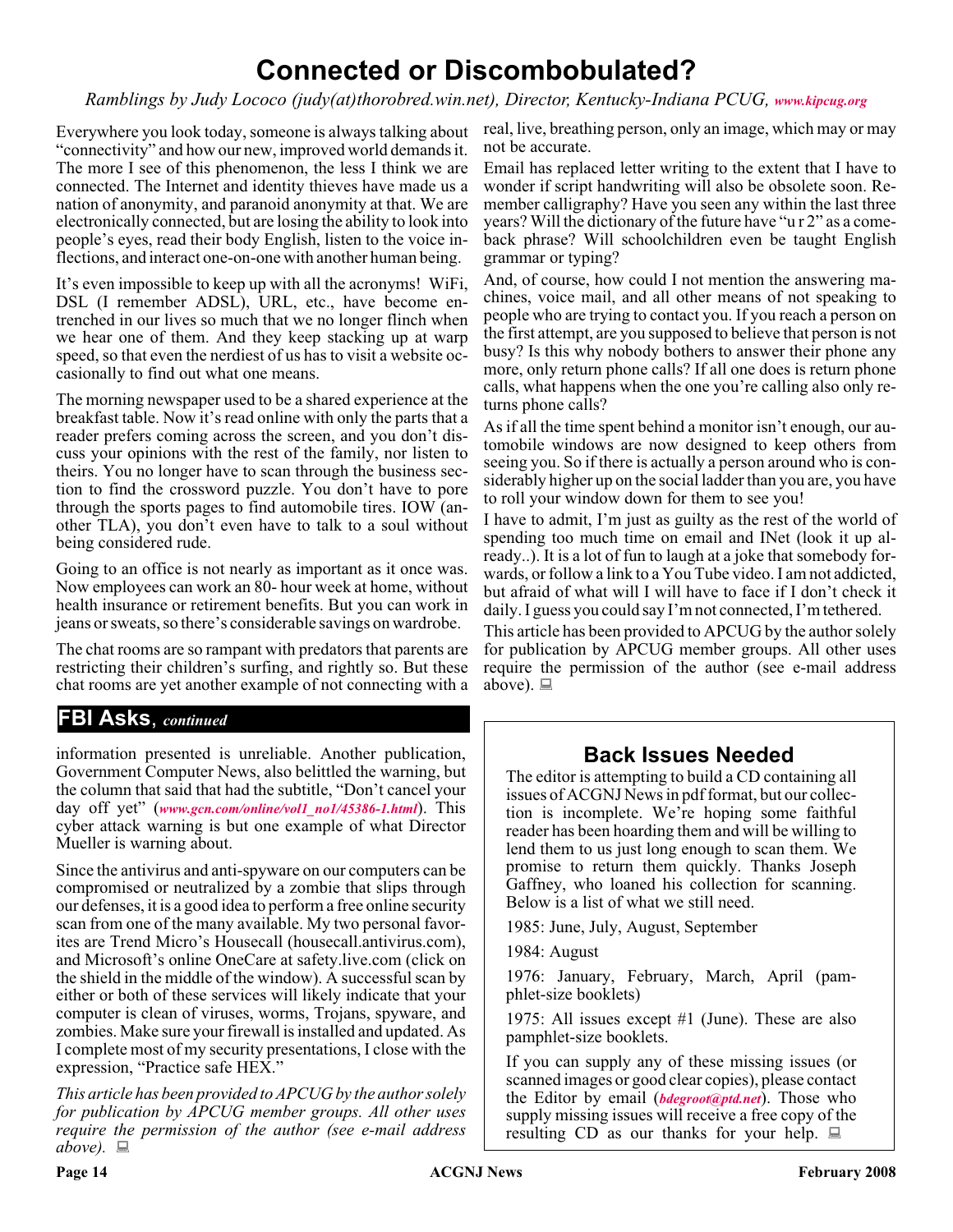## **The New, The Best, and The Worst**

*Pim Borman (Swipcug(at)gmail.com), SW Indiana PC Users Group, Inc (<http://swipcug.apcug.org/>)*

#### **Disruptive Open Source Programs**

The prestigious British weekly news magazine, *The Economist*, carries a 14-page special report on Innovation in its October 13th, 2007 issue. As you might expect it is about innovation in entrepreneurship, not the kind associated with the name Edison and symbolized by a light bulb. Besides, Edison did not invent light bulbs but only improved them to make them practical and marketable.

Of the different kinds of entrepreneurial innovation the articles discuss, a particular one caught my attention. Referring to Clayton Christensen, author of *The Innovator's Dilemma - When New Technologies Cause Great Firms to Fail*, The Economist writes: "... even successful firms can get into trouble by trying to please their best customers. Because there may be only a handful of highly profitable, high-end buyers who want and can afford more features and better performance, firms can invest heavily in trying to deliver what this elite group wants, even though the resulting products may end up being beyond the reach of the majority of customers." That opens the door to producers of "inferior" but perfectly adequate, lower priced products to compete successfully and to delegate the incumbents to market niches. Christensen calls this "disruptive" innovation, as opposed to innovation due to product improvements or novel marketing techniques. As examples he mentions how personal computers took over most of the tasks of IBM's mainframes and Digital Equipment's mini-computers and how Nucor's highly efficient mini-mills outdid US Steel's blast furnaces.

Another such disruptive innovation that comes to mind is the development of Open Source software in competition with expensive, overly elaborate programs currently in use by the majority of computers in the Western world. Most users of MS Word never use, or even know or care about, its many arcane features and could save themselves a lot of money by using the free OpenOffice.org's Writer that has most of the same features. Even simpler, but perfectly adequate text processors are available for free, such as Abiword. The OpenOffice suite also includes perfectly adequate offsets for most users of MS Excel spreadsheet, PowerPoint presentation manager, Database, and Drawing programs. Recently IBM announced that it would open up its Corel Office suite, and in particular the powerful Lotus spreadsheet program, to the Open Source community and participate in Open Source program developments.

Firefox already has taken over a large corner of Microsoft Internet Explorer's browser market, based on its simplicity, ease-of-use, and the perception that it is less susceptible to virus attacks. The Thunderbird email program is giving MS Outlook Express a run for its money with easy plug-in access to spell checkers in multiple languages and the expectation of greater safety in everyday use.

Most of the powerful image manipulation features provided by the expensive Adobe Photoshop program are available for free in The Gimp, another Open Source program free for the downloading. Many free programs are available to convert documents back and forth to PDF format, long the carefully

preserved domain of the expensive Adobe Acrobat program. There are long lists of other Open Source programs capable of performing just about any function required by users, including an excellent simple checkbook and bookkeeping program, GNUCash and a good genealogy program, GRAMPS. Interestingly, almost all Open Source programs run just as well in Linux, without the need to invest in the performance-hogging, malware-susceptible, expensive MS Windows operating systems, Vista in particular.

Open Source programs, including the Linux operating system, are making only slow inroads in the Western world, especially the USA, due to the overwhelmingly strong marketing legacy exerted by Microsoft. The rest of the world, in which the USA seems to occupy an ever-diminishing niche, is less overwhelmed by Microsoft and mostly can't afford its expensive, excessively complex products. Open Source programs are widely used in Asian countries like India and China, and stand to gain further in features and reliability due to inputs from highly capable local programmers. Those countries are only now entering the computer age with literally billions of potential computer users about to acquire their own systems. There is no question what software those new computers will use. Meanwhile, in the Western world Open Source programs have found early adaptors amongst government offices at several levels with limited financial resources for software, that have growing needs for use in computers that are already available at low cost.

It may take some time, but the advance of Open Source software is unstoppable because it makes perfect sense. Smart major computer companies, such as IBM and Sun Microsystems, recognize this and have decided to switch, rather than fight. Microsoft, mostly dependent on software sales, may well end up being disrupted like the lamplighters of long ago. Tux, the Linux mascot, might paraphrase the Borg, the StarTrek cyborgs that "assimilated" whole planet populations: "You WILL Be Disrupted... Resistance is Futile." (Thanks to Louis Ritz for The Economist)

#### **Thermal Color Printing**

Thermal printers, still used in cash registers, have been around for about 50 years. They print in black-and-white on special paper using rows of heaters to activate the ink. They are sturdy, small and inexpensive since the only moving parts are there to advance the paper.

Scientists at Zink Imaging have developed heat-activated inks in the three complementary colors, cyan, magenta, and yellow, needed to generate full-color images. The dyes used are expected to be stable over time and are still being improved. A hand-held printer will be available by year-end. 2x3 inch sheets of paper will sell for about \$2.00 per 10-pack. Expensive still, but a promising development. Over time the prices are certain to come down. (Chem.&Eng. News, 9/10/2007)

This article has been provided to APCUG by the author solely for publication by APCUG member groups. All other uses require the permission of the author (see e-mail address above).  $\Box$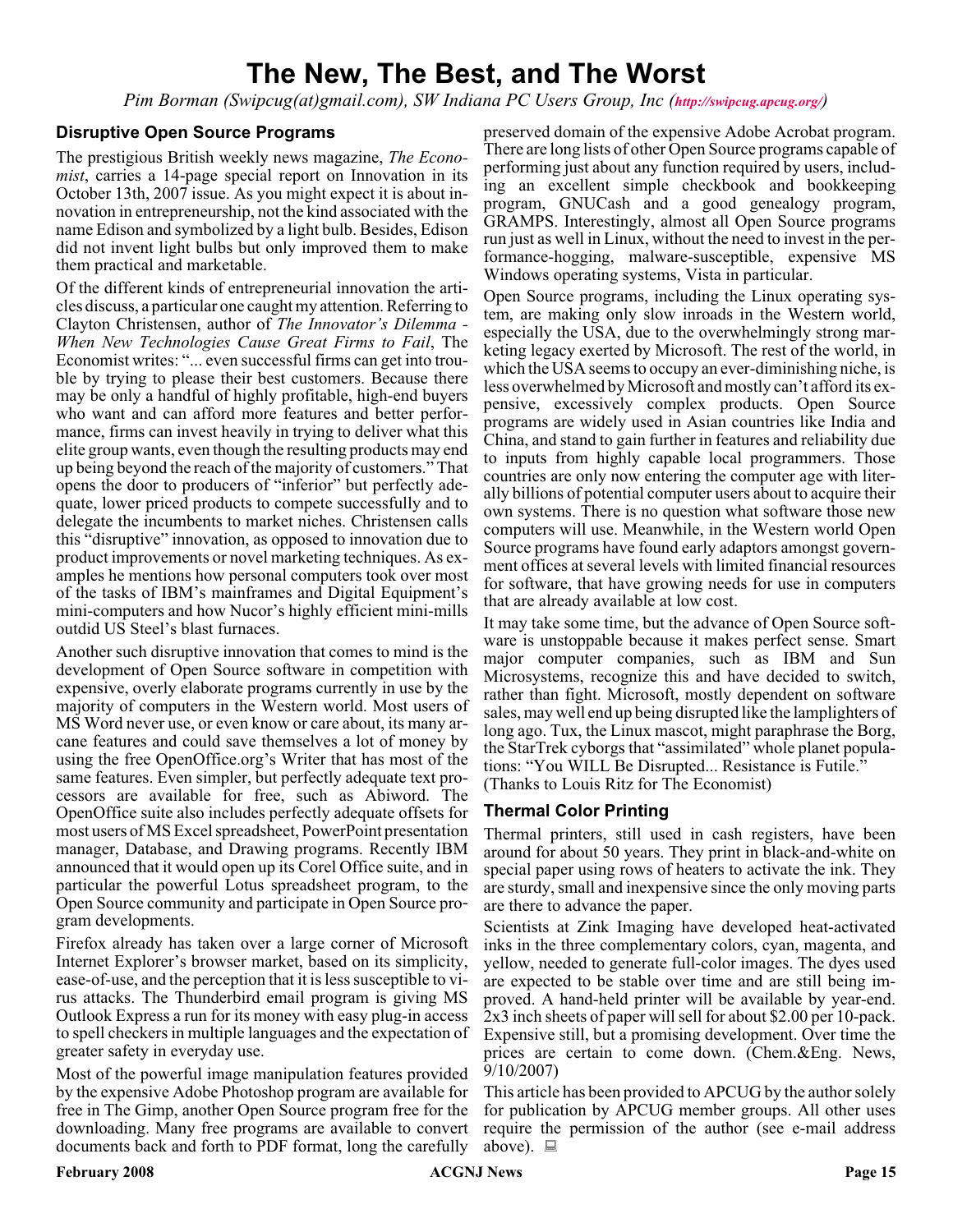## **Microsoft Office 2007 Review**

*Lynn Page (newsletter(at)crug.com), Crystal River User Group, Florida (www.crug.org)*

Microsoft's Office 2007 is the perfect suite of applications and is suited to all types of users. Office will aid you in being more productive and allow your documents, spreadsheets and presentations to be professional and attractive. Different versions of Office 2007 include different applications, from the Basic version with Word, Excel, and Outlook, to an Enterprise version including everything. This variety of suites may seem overkill but it provides an Office suite in complexity and price range for anyone. I have been using Microsoft Office Professional since Office 95. The only version that I skipped was Office 2000 and I still used it on the CRUG computers. After finishing my last Word 2003 class in late November I upgraded to Office 2007 Professional. It includes Word, Excel, PowerPoint, Outlook, Access and Publisher.

I personally use Word and Outlook extensively and also use Excel and Access for particular tasks and PowerPoint for meeting presentations and classes. Because of my love of Microsoft Word I don't often use Publisher. I tend to try to use Word, if at all possible, but find myself occasionally needing to use Publisher for those tasks that are very graphically oriented.

I will be reviewing Office 2007 in steps through CRUG's monthly newsletters. This month I discuss the Office suite in general and Outlook 2007. In following months I will take a deeper look at Word, Excel, PowerPoint and Access. In November we published a review of Publisher 2007 so I will not discuss that application.

#### **The Ribbon**

The first thing you notice with Office 2007 is the completely new user interface. The new Ribbon interface is really attractive and provides a totally new look. After the initial shock and adjustment period I found the Ribbon quite intuitive. It gives past users the chance to improve productivity but will really benefit new users. No more searching through layers of drop down menus to find commands.

The new Ribbon interface which replaced the drop down menus and toolbars in Word, Excel, PowerPoint and Access can seem confusing at first, as anything new can be. But the Ribbon provides quick access to program features. It organizes commands into logical groups on tabs relating to a type of activity. Some tabs appear only when needed like the Picture Tools tab, shown when a picture is selected. When a picture is selected a new tab appears at the far right with Picture Tools above the line of tabs.

When a tab is selected the Ribbon becomes a graphical presentation of the program commands in that group. This means that commands are readily available and noticeable. It is easy to see things you may never have know existed or just thought were too much trouble to find.

The main Outlook application window does not use the new Ribbon interface. However, the Ribbon is used in Outlook's content creation windows. I wish that Microsoft had carried the Ribbon interface through all Office applications.

The biggest problem I had with the Ribbon interface was finding the old File drop down menu commands. The new Office Button replaces the File drop down menu and Options dialog. Clicking the button at the top left of the application window opens a new drop down menu. From the menu you can create a new document, open an existing document and save or print the current document. It also provides a list of recently accessed documents. The Options dialog box is accessed from the menu.

#### **File Formats**

The default file formats for Word, Excel, and PowerPoint are XML formats but it is easy to select the option to maintain compatibility with Office 2003 applications. The new file name extensions add an "x" or an "m" to the file name extensions used in earlier versions of Office. The "x" signifies an XML file with no macros, and the "m" signifies an XML file containing macros.

The XML file formats reduce file size, offer ease of information transfer between applications and automate formatting changes across libraries of documents. For individual users like me the compatibility with Office 2003, on my desktop computer, can outweigh the loss of some new features. I select the file format depending on how and where I will use a particular file. And  $\overline{I}$  have downloaded and installed the file convertors on my Office 2003 computer so I can open Office 2007 files.

Office XML Formats automatically compress files using zip compression to store documents. To open a file, it is automatically unzipped. When you save a file, it is automatically zipped again. XML files are modular with different data components separate allowing files to be opened even if a component within the file is corrupted. This can be a true life saver when working with a complex document. Another advantage of Office 2007 new formats is protecting privacy by controlling personal information. Just Remove hidden data and personal information before sharing a document.

#### **Save as PDF**

Now you can save as a PDF or XPS file right from most 2007 Office applications. You do have to download and install the add-in. This little bit of time and effort is well spent. Although I was surprised that it was not an integral part of Office 2007.

I use PDF for the email newsletters and sharing many files. So the ability to convert and save my Office documents to PDF without an additional application was one of the most important features in Office 2007 for me. I like to use PDF because it ensures the file remains as I created it when viewed online or printed. Another benefit is that the file and data in it cannot be easily changed.

You can save your files in PDF but still need a PDF reader installed on your computer to view it. And after you save a file as PDF, you cannot use Office applications to make changes directly to the PDF file. Unless you have a PDF application on your computer you will need to make changes to the original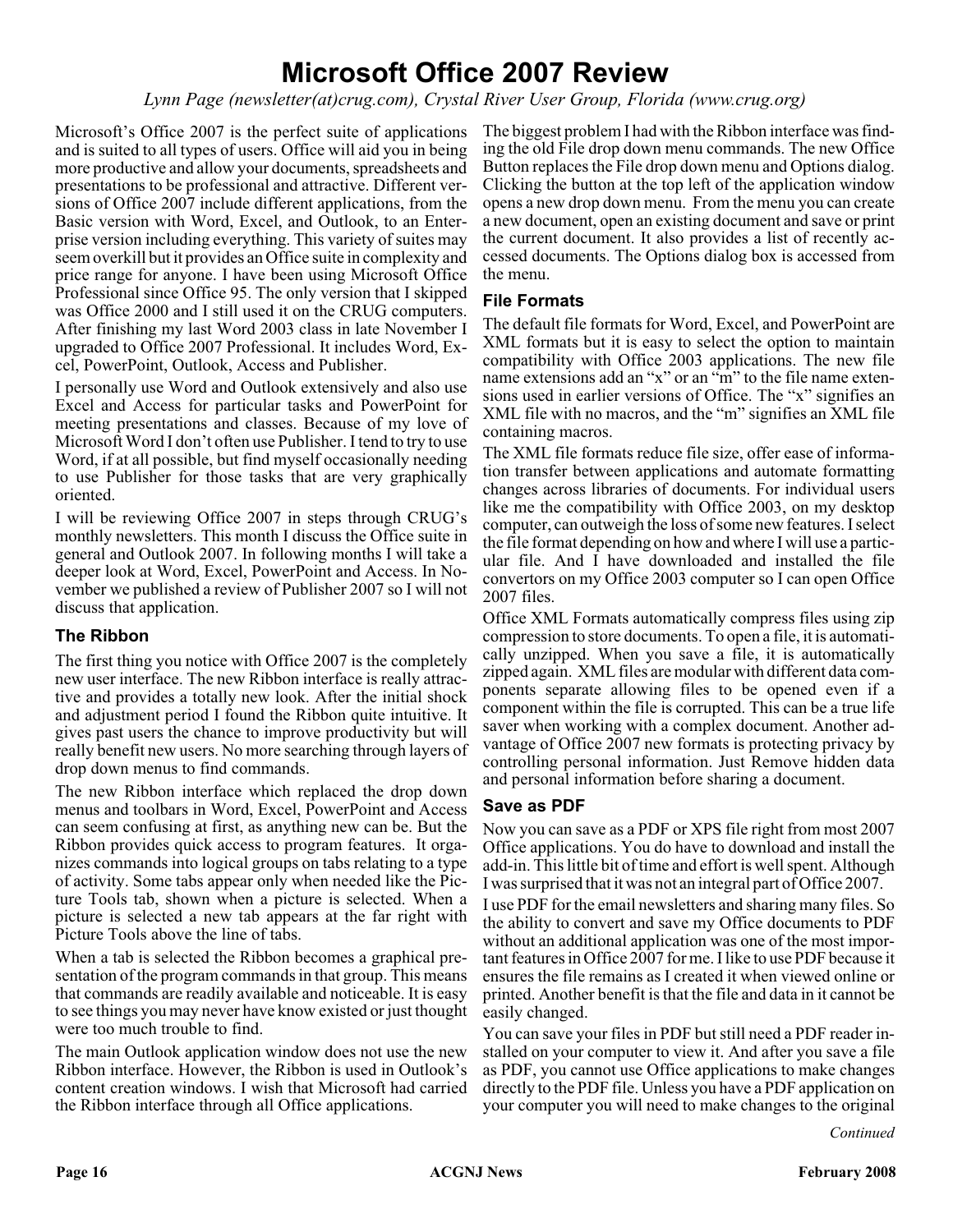file in the Office 2007 application program where you created it and save the file again as PDF.

To save a file created in Word, Excel, PowerPoint, Outlook, and Access, click the Microsoft Office Button, select Save As, and then click PDF or XPS. Type a name for the file and click PDF in the Save as type list.

The Publish as PDF or XPS dialog box contains a section for optimization. Here you choose depending on whether file size or print quality is more important. For high print quality, click Standard (publishing online and printing). If print quality is less important than file size, click Minimum size (publishing online). Make any option selections and then click Publish in the Publish as PDF or XPS dialog box.

Publisher 2007 does not have the new Ribbon interface. So to save as PDF in Publisher 2007, click Publish as PDF or XP on the File drop down menu. Type in a name in the File name list, and click PDF in the Save as type list and save as with other Office applications.

#### **Easy Formatting**

I appreciate the ease with which Office 2007 aids in formatting documents so that they are professional looking. Choosing formatting options has never been easier. Included with the new Ribbon interface are features letting you see different formats before actually making a change. Mouse over a formatting option, such as font, size, color, highlight or style and the selected text changes so that you immediately see the effect. Click to make the change or move the mouse pointer away to continue without making a change. With Quick Styles and Document Themes, you can quickly change the appearance of text, tables, and graphics throughout a document to a preferred style or color scheme.

#### **Themes and Styles**

It is easy to format an entire document with a professional look by applying a theme. Each document theme has a set of formatting choices including colors, fonts and effects. Word, Excel, and PowerPoint contain predefined document themes, but you can create custom themes. After creating a personalized document, you can save it as a custom document theme. Document themes are shared across Office programs so Office documents can have a uniform appearance.

Styles are another important method for creating unified documents. In Word 2007, you can apply a specific style quickly in the Styles group, or choose a set of styles that work together to create a document designed to suit a specific purpose. A set of Quick Styles can include styles for different heading levels, body text, and title. The style colors and formats in each set are designed to be used together to create an attractive professional document. Again you see the effect of changing a style set by mousing over its name in the Quick Styles gallery.

In Excel you can apply several formats in a single step ensuring cells have consistent formatting by using a cell style. The cell style defines formatting characteristics, likes fonts, font sizes, number formats, cell borders, and cell shading. Cell

styles are based on the document theme so switching to another theme changes the cell styles.

PowerPoint has Quick Styles for graphics including edges, shadows, line styles, gradients, and 3-D perspectives. Quick Styles are displayed in a thumbnail in the Quick Style galleries. Mousing over a Quick Style thumbnail shows how the Quick Style affects the SmartArt graphic or shape. SmartArt Styles affect an entire SmartArt graphic, but Shape Styles affect only the selected shape.

#### **Outlook 2007**

I have used Outlook for my primary email since I first used Office 95. The benefit of having one location for email, contacts, calendar and notes made the choice easy. Then as the security improved through each successive version it was impossible to even consider anything else.

Outlook 2007 has everything required to manage time and information. When first opening Outlook 2007 it doesn't look as different as the other Office applications. You still see the multiple pane window used in Office 2003. Outlook does not have the new Ribbon interface so you still use the drop down menu system in the main application window. A new addition in right hand pane is the To-Do Bar. I really like this feature. I always had Outlook open to the calendar but with Outlook 2007 I open Outlook to Mail and can still see my appointments on the To-Do Bar. It includes a Date Navigator, Appointments section, Task Input Panel and task list. I leave all of these on but you can turn anything except the task list off. This provides additional space for your tasks. The default To-Do bar gives a view of the current month and upcoming appointments and tasks. I find this sufficient for my use but you can resize it to see more than a single month.

Although the Ribbon interface is not used in the main Outlook 2007 window it is used in sub or working windows. So when composing a new message or appointment you see a window with Ribbons.

I use Bcc a lot so the message is sent to that recipient, but their name is not visible to other recipients. It is a nice practice to get into so that you are not spreading friends email addresses around to others. I would have liked the Bcc box to be visible in the default Outlook settings or at least a box to add Bcc. However it is not difficult to add. While creating a new message select the Options tab and in the Fields group click Show Bcc. This is also where you can select to show the From field if you want it to show when creating a message.

A useful new feature in Outlook 2007 is Instant search. Outlook uses the Windows Vista search technology so search results show as soon as they are found while the search is still running. Instant Search is available through a search box at the top of each Outlook task (Mail, Calendar, Tasks, Contacts, etc.). The Search utility is so quick and accurate that I might not have to create as many mail folders.

However, I doubt that my use of Outlook's Folders or Categories will change. With Outlook 2007 it is still easy to create folders to organize email messages. I like to keep email sorted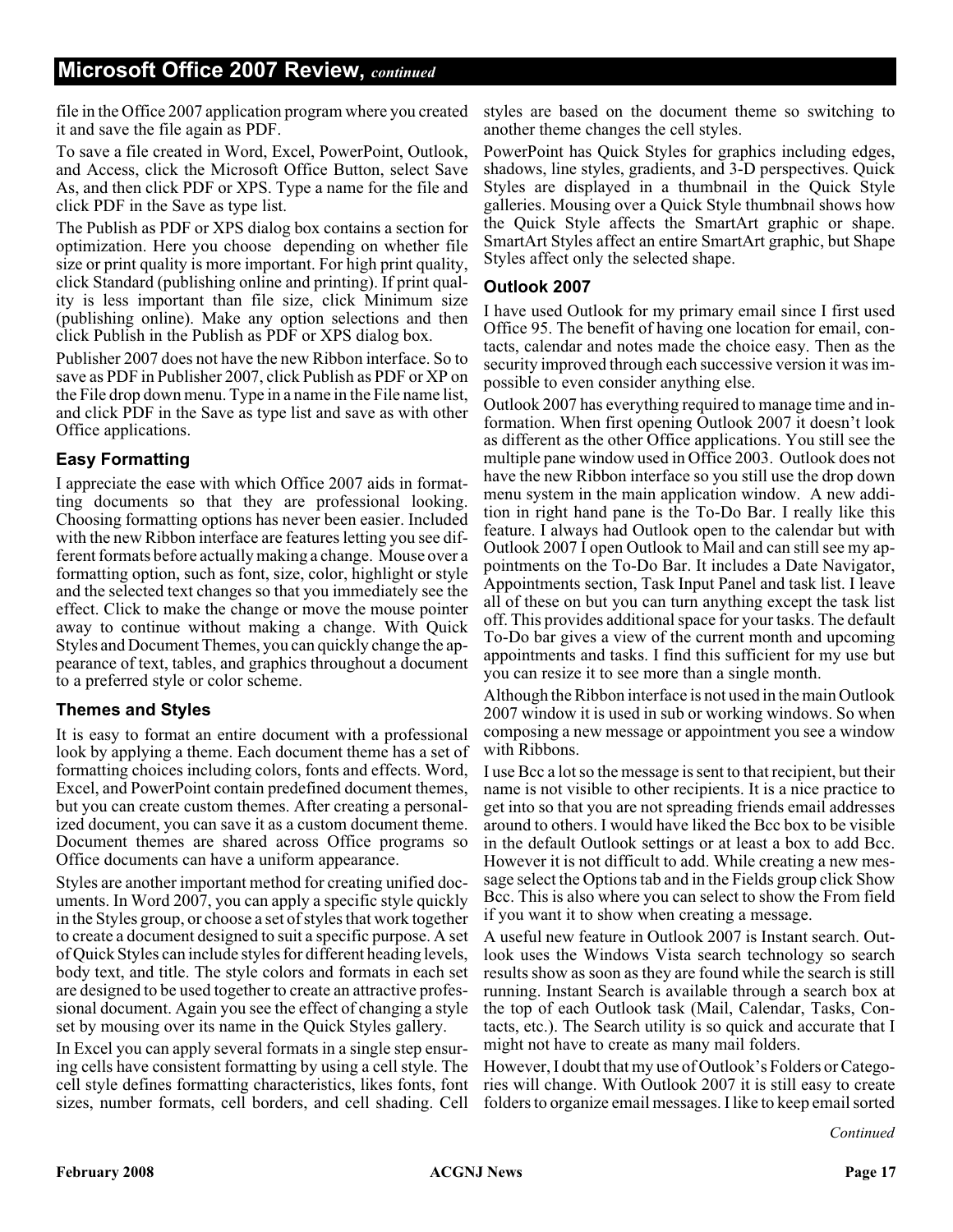## **SIG News**

#### **C/C++ Programming**

*Bruce Arnold (barnold@ieee.org)*

#### *<http://home.earthlink.net/~barnold2002/Acgnj/index.html>*

This group is devoted to programming languages in general and C, C++, and C++ for Windows programming in particular. Each month a small but hopefully useful program (complete with source code) is presented for discussion.

#### *January: Ship Guru - A Package Shipping Utility*

The subject for January was a utility for packing shipping containers. It uses the latest C++ compiler in Microsoft's Visual Studio 2005. Here are the details of this utility.

This program takes as input a list of boxes to be shipped in a container. It then iterates a large number of possible locations for the placement of the boxes while calculating the volume of the container. When the program finishes, the dimensions of the smallest container is displayed along with the packing efficiency. The ideal is 100 percent.

For example: 5 boxes dimensioned 3x4x4 will fit in a 9x4x10 container with a packing efficiency of 66.7 percent.

The program demonstrates a number of tools as well as Monty Carlo iteration techniques.

Our *[download site](http://home.earthlink.net/~barnold2002/Acgnj/Download.htm)* has code and programs from most of our meetings.

*Our next meeting February 19.*

#### **Java**

*Mike Redlich (mike@redlich.net)*

#### *<http://www.javasig.org>*

The Java Users Group covers beginner, intermediate, and advanced level Java programming. Primary focus is on developing useful/practical applets and applications, but can include topics such as Java I/O, JavaBeans, Reflection, object-oriented programming and software design issues. Meetings are held the second Tuesday of the month starting promptly at 7:30 PM.

*January 8: Exploring* Ajax Platforms for Eclipse: RAP & ATF — reprise of Barry Burd's presentation from October 2007. "This presentation differs from the one I gave in October because, this time, I'm prepared."

*February 12:* To be announced  $\Box$ 

#### **LUNICS (Linux/Unix)**

*Andreas Meyer (lunics@acgnj.org)*

*<http//www.acgnj.org/groups/lunics.html>*

LUNICS is a group for those who share an interest in Unix and similar operating systems. While we do quite a bit with Linux, we've also been known to discuss Solaris and BSD too. We generally meet on the first Monday of the month at 8 PM at the Scotch Plains Rescue Squad. See the web page for directions and more information. *Next meeting February 4.*

#### **Web Dev**

This SIG is intended to be an open forum for all Website Development techniques and technologies, to encourage the study and development of web sites of all kinds. All languages will be considered and examined. Anyone interested please contact the Chairperson in charge. The current project is a CMS for the club. Anyone interested in starting a new project, come to the meeting and announce / explain. Provide as much detail as possible. One can also send projects to the ACGNJ Newsletter editor for inclusion in the next volume.

WebDev should be an all-encompasing development and examination forum for all issues, applications, OS, languages and systems one can use to build Websites. We currently have two Web dev languages .NET and Java as SIGs but the other langages and OS need to be investigated, examined and tested; Windows, Linux, UNIX, DEC, Vax, HP etc. Intel-PC, Motorola-MAC etc. *Our next meeting February 13.*

#### **Main Meeting**

*<http://www.acgnj.org/groups/mainmeet.html>*

*Mike Redlich (mike@redlich.net*)

*February 1*: Computer Crimes, Phil Frigm

*March 7*: Using Slingbox on Different Devices, by David Eisen  $\Box$ 

#### **Window Pains**

*John Raff (jraff@comcast.net)*

*<http://www.acgnj.org/groups/winpains.html>*

Our intent is to provide the members with Windows oriented application discussions both Microsoft and Linux style. The presentation will be directed toward the more heavy technological level of attendee, although newbies are welcomed.

*February 15*: Overview of Windows Vista (part 2), Bruce Arnold

*March 21*: Performance Tuning, TBD (Geek Squad or MicroCenter)  $\Box$ 

#### **Investment Software**

*Jim Cooper (jim@thecoopers.org)*

*[http://www.acgnj.org/groups/sig\\_investment.html](http://www.acgnj.org/groups/sig_investment.html)*

The Investment SIG continues with presentations on how to use analysis programs TC2000 and TCNet. Large charts are presented on our pull down screen and illustrate the application of computer scans and formulas to find stocks for profitable investments. Technical analysis determines buy points, sell points and projected moves. Technical analysis can also be used on fundamentals such as earnings, sales growth, etc.

We're no longer focusing on just Telechart -- if you are using (or interested in) Tradestation, eSignal, VectorVest -- or just in learning how to select and use charting and technical analysis, come join us !!

*Our next meeting: February 14.*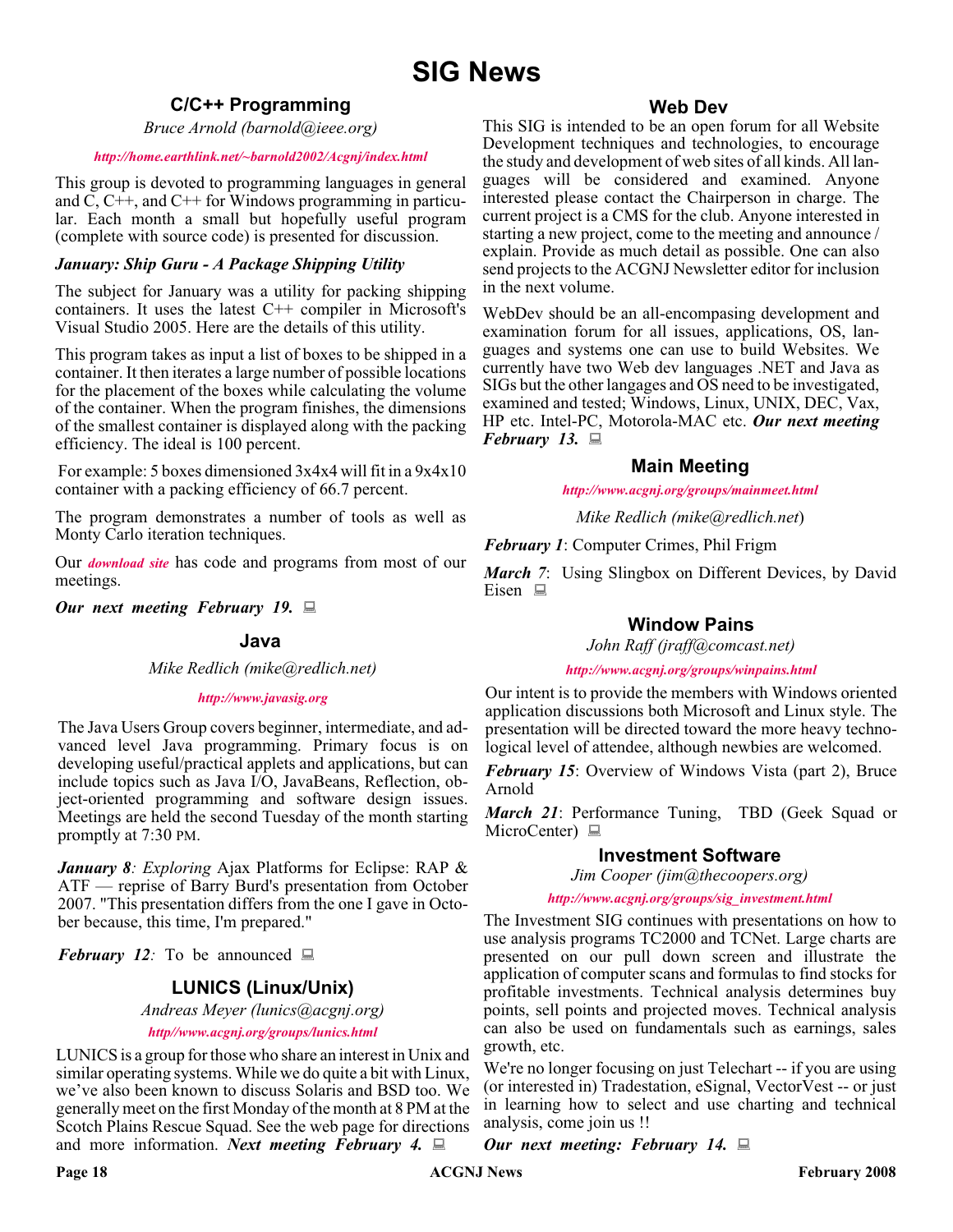#### **Microsoft Office 2007 Review,** *continued*

in separate folders. That way I can easily back up my critical email more frequently. I also use categories to organize my mail, calendar, contacts and tasks. Assigning contacts to categories makes it simpler to select recipients for a particular email. I generally like to individually select recipients for most of my email. However I still use email distribution lists occasionally.

#### **Categories**

The new Color Categories give a visual way to distinguish items from one another. I still prefer defining my own categories but appreciate the new color coding of each category. This makes it easy to locate information. Add the same category to email, calendar, and task items to easily locate all items in that category. The color coding makes it easy. To assign a category just select an item, right click it, point to Categorize and click the Category. When you need to find the information, you can search and sort by Category.

#### **.Security**

Even though Outlook 2007 contains junk email and phishing protection I still use a security application that scans my email for viruses, spam and phishing. However, the Outlook 2007 junk email filter sorts out most unwanted email and contains new protection against phishing. Messages caught by the junk email filter are moved to the Junk E-mail folder. So remember to review the messages in the folder occasionally to be sure

that they are not legitimate messages. If they are, move them back to the Inbox by marking them as not junk or dragging them to any folder.

When you open or preview a message, the computer downloads the external content so any pictures can be displayed or the sound played. Junk email senders often use the downloading of external content to verify a email address as valid so they can add it to their spam list.

Another way Outlook protects you is by disabling links within email messages. You have the choice to approve them. Outlook also warns you from within the email message of potentially malicious sites. The default settings block links to external content like pictures or sounds, in HTML messages. The links are references to an external location on the Internet. When images and other suspicious content are prevented from loading you can choose to allow it. Just click the warning message at the top of the message to see options for downloading the attached pictures and managing other security settings.

outlook6w graphic If you click Change Automatic Download Settings from a suspicious email message, the Trust Center opens so you can define which types of content to permit. The strictest settings are on by default. The Trust Center is also accessed from the Tools drop down menu. The Trust Center shows security and privacy settings for Office 2007 programs.

*Continued on page 22*

#### **SIG News**, *continued*

#### **Layman's Forum**

*Matt Skoda (som359@aol.com) <http://www.acgnj.org/groups/laymans.html>*

*We meet on the second Monday of the month* (no meetings in

July and August) to discuss issues of interest to novice users or those who are planning to get started in computing. Watch our those who are planning to get started in computing. Watch our **FireFox Activity**<br>Web page for updates and announcements.  $\Box$ 

#### **Mobile Devices**

*David Eisen (ultradave@gmail.com*

*Our next meeting February 20*

#### **Genealogy**

*Frank Warren (kb4cyc@webwarren.com)*

#### *<http://www.webwarren.com/kb4cyc/gensig.shtml>*

Genealogy SIG is for genealogists interested in computers and computer users interested in genealogy, and is a forum to assist members in furtherance of both. We meet at 8 PM on the fourth Thursday each month. We do not meet in November or December. In addition to our Web page, we also have an electronic mailing list. Messages to the list should be addressed to *gensig@webwarren.com*. To subscribe, include the line "subscribe gensig" in the body of the message.

*Due to work schedule conflicts, the SIG Leader cannot make the meetings. If anyone else would like to pick up the baton, carry the banner, help the SIG along, please let us know.*

**DotNet**

*Manuel J Goyenechea*

*<http://www.acgnjdotnetsig.org/about.html>*

*<http://www.acgnjdotnetsig.org/index.html>*

*Firefox@acgnj.org*

This SIG is intended to be an open forum for **all** FireFox and Mozilla techniques and technologies, to encourage the study and development of web sites of all kinds. All the browsers will be considered and examined. All are encouraged to "think out of the box" about new web site design. All members and guests are invited to check out the design concepts and voice their opinion. *Meeting third Monday of the month at 7 PM*. *Next meeting February 18.*

#### **NJ Gamers**

*Gregg McCarthy (greggmc@optonline.net)*

*<http://www.NJGamers.com>*

*[www.lanparty.com](http://www.lanparty.com)*

**The next Friday Night Frag will be February 8, 6 p.m. to Saturday 12 noon — 18 hours for 5 bucks!**

BYOC - Bring your own computer

BYOF - Bring your own food.

and if you don't like sitting on metal chairs... BYO chair!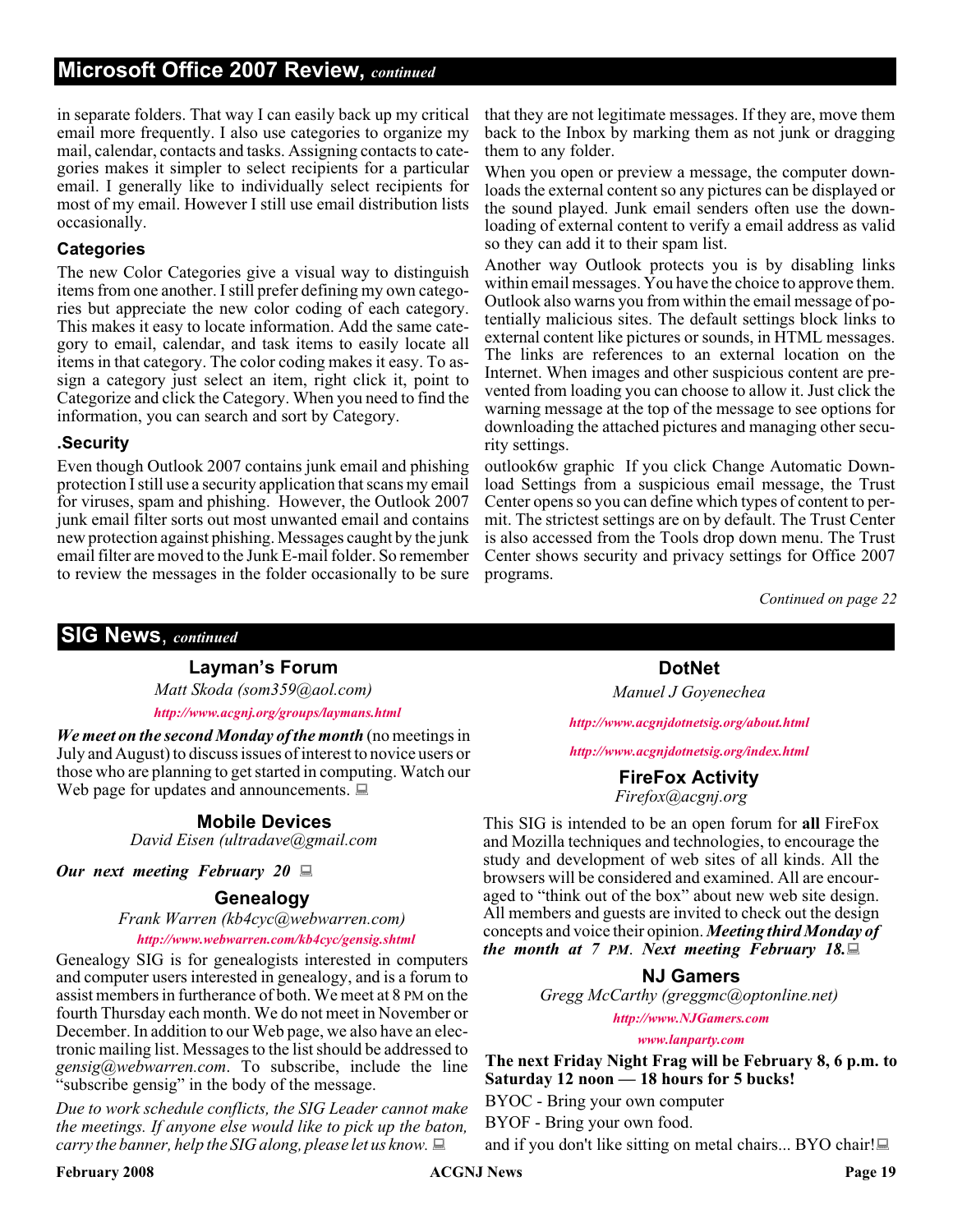## **Guru Corner**

If you need help with any of the technologies listed below, you can call on the person listed. Please be considerate and ca

#### **Discount Computer Magazine Price List**

**As described by the DealsGuy**

 $1 \text{ yr}$   $2 \text{ yr}$   $3 \text{ yr}$ 

| ll before 10 PM.             |                              |              |                                                                                                                            |         |       |       |
|------------------------------|------------------------------|--------------|----------------------------------------------------------------------------------------------------------------------------|---------|-------|-------|
|                              |                              |              | <b>Computer Games</b>                                                                                                      | \$10.95 | 20.95 | 29.95 |
|                              | <b>Software</b>              |              | <b>Computer Gaming World</b>                                                                                               | 14.95   | 28.95 | 41.95 |
| <b>HTML</b>                  | Mike Redlich                 | 908-246-0410 | Computer Shopper1                                                                                                          | 16.97   | 32.95 | 47.95 |
|                              |                              |              | Dr. Dobbs Journal                                                                                                          | 15.95   | 30.95 |       |
|                              | Jo-Anne Head                 | 908-769-7385 | Mac Addict                                                                                                                 | 10.97   |       |       |
| ColdFusion                   | Jo-Anne Head                 | 908-769-7385 | Mac Home Journal                                                                                                           | 15.97   | 29.97 |       |
| <b>CSS</b>                   | Frank Warren                 | 908-756-1681 | Mac World                                                                                                                  | 12.95   |       |       |
|                              | Jo-Anne Head<br>908-769-7385 |              | Maximum PC                                                                                                                 | 9.95    | 18.95 | 27.95 |
|                              |                              |              | Microsoft System Journal                                                                                                   | 21.95   | 39.95 |       |
| Java                         | Mike Redlich                 | 908-246-0410 | PC Gamer                                                                                                                   | 12.95   |       |       |
| $C++$                        | <b>Bruce Arnold</b>          | 908-735-7898 | PC Magazine (22/44/66 Issues)                                                                                              | 25.97   | 48.95 | 68.95 |
|                              | Mike Redlich                 | 908-246-0410 | PC World                                                                                                                   | 16.95   |       |       |
|                              |                              |              | Wired                                                                                                                      | 6.00    | 12.00 | 17.00 |
| ASP                          | Mike Redlich                 | 908-246-0410 | These prices are for new subscriptions and renewals. All or-                                                               |         |       |       |
| Perl                         | John Raff                    | 973-560-9070 | ders must be accompanied by a check, cash or Money Order.<br>Make payable to Herb Goodman, and mail to:                    |         |       |       |
|                              | Frank Warren                 | 908-756-1681 | Herb Goodman, 8295 Sunlake Drive, Boca Raton,                                                                              |         |       |       |
| XML                          | Mike Redlich                 | 908-246-0410 | FL 33496<br>Telephone: 561-488-4465, e-mail: hgoodman@prodigy.net                                                          |         |       |       |
| Genealogy                    | Frank Warren                 | 908-756-1681 | Please allow 10 to 12 weeks for your magazines to start. For                                                               |         |       |       |
| Home Automation Frank Warren |                              | 908-756-1681 | renewals you must supply an address label from your pres-<br>ent subscription to insure the correct start of your renewal. |         |       |       |
|                              | <b>Operating Systems</b>     |              | As an extra service I will mail a renewal notice about 4                                                                   |         |       |       |
| Windows 3.1                  | Ted Martin                   | 732-636-1942 | months prior to their expiration date. I carry more than 300<br>titles at excellent prices — email for prices. $\Box$      |         |       |       |
|                              |                              |              |                                                                                                                            |         |       |       |

### **ACGNJ MEMBERSHIP APPLICATION**

Sign up online at http://www.acgnj.org/membershipApplication.html and pay dues with PayPal.

|                                                                                                                               | <b>US/CANADA</b>            | <b>FAMILY OF MEMBER</b><br>(No Newsletter)                                                                      | Dues  | <b>FOREIGN</b> | <b>STUDENT</b> | <b>SENIOR CITIZEN</b><br>(Over 65) |
|-------------------------------------------------------------------------------------------------------------------------------|-----------------------------|-----------------------------------------------------------------------------------------------------------------|-------|----------------|----------------|------------------------------------|
| 1 Year                                                                                                                        | \$25                        | \$10                                                                                                            |       | \$55           | \$20           | \$20                               |
| 2 Years                                                                                                                       | <b>\$40</b>                 |                                                                                                                 |       |                |                |                                    |
| 3 Years                                                                                                                       | \$55                        |                                                                                                                 |       |                |                | \$45                               |
| Mail this application and your check to:<br>AMATEUR COMPUTER GROUP OF NEW JERSEY, INC., P.0. BOX 135, SCOTCH PLAINS, NJ 07076 |                             |                                                                                                                 |       |                |                |                                    |
|                                                                                                                               |                             | ■ New Member Renewal ■ Address Change                                                                           |       |                |                |                                    |
|                                                                                                                               | First Name                  |                                                                                                                 |       | Last Name      |                | Phone                              |
|                                                                                                                               | Mailing Address ___________ |                                                                                                                 |       |                |                | E-Mail                             |
| City                                                                                                                          |                             |                                                                                                                 | State | Zip            |                | URL                                |
|                                                                                                                               |                             | and the state of the state of the state of the state of the state of the state of the state of the state of the |       |                |                |                                    |

What topics would you like to see covered at club meetings?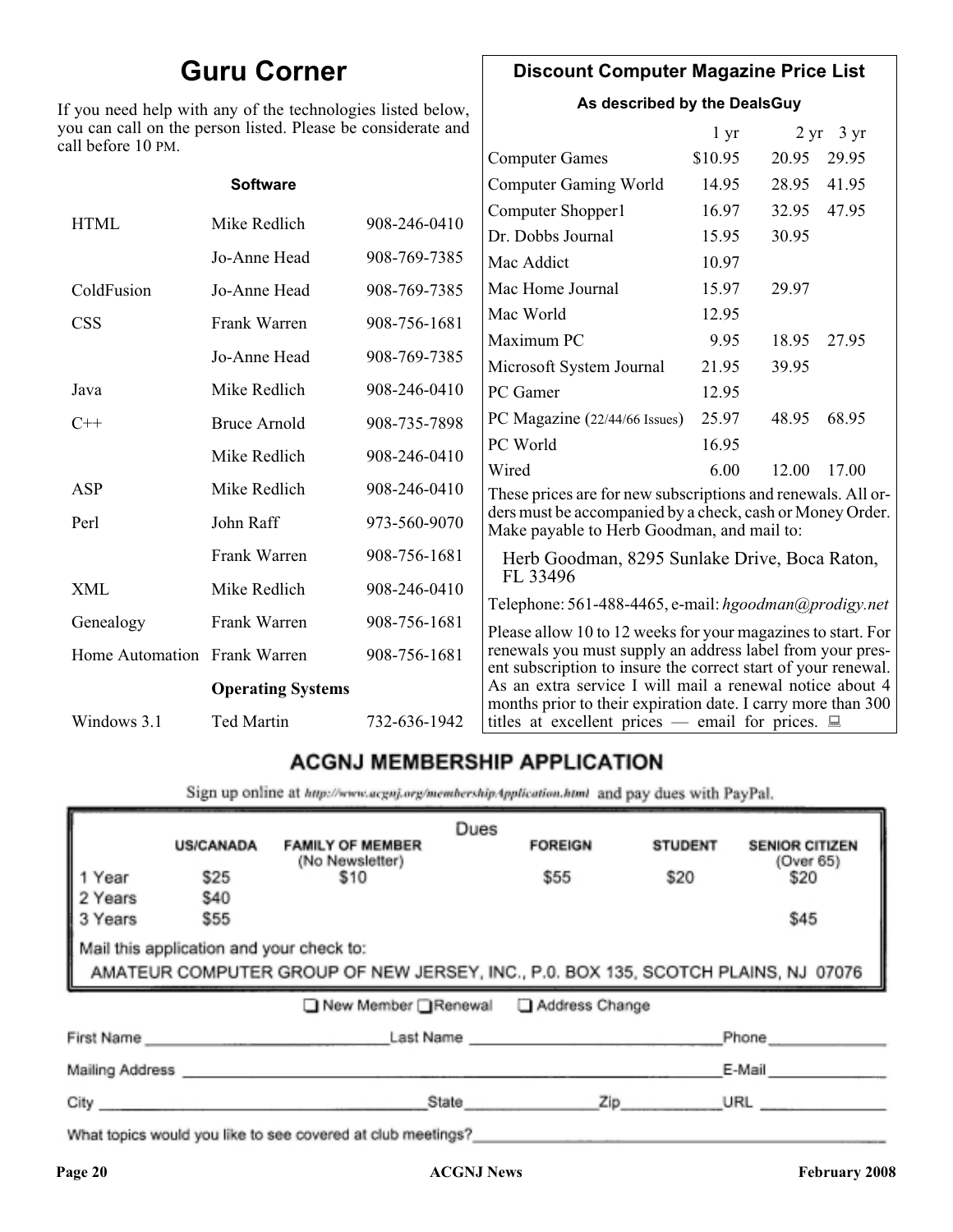| <b>Other Local Computer Groups</b>                                                                                                                         |                                                                                                                                                                                                        |                                                                                                                                                                             |  |  |  |
|------------------------------------------------------------------------------------------------------------------------------------------------------------|--------------------------------------------------------------------------------------------------------------------------------------------------------------------------------------------------------|-----------------------------------------------------------------------------------------------------------------------------------------------------------------------------|--|--|--|
| <b>Princeton Macintosh User Group:</b> 7:15 pm 2nd<br>Tuesday, Jadwin Hall, A-10, Washington Rd,<br>Princeton, $(609)$ 252-1163, www.pmug-nj.org           | Linux Users Group in Princeton: 7 pm, 2nd<br>Wednesday, Lawrence Branch Mercer Library,<br>Rt#1 & Darrah Lane, Lawrence NJ<br>http://www.lugip.org                                                     | <b>New York PC:</b> 3rd Thurs, 7 pm, PS 41, 116 W<br>11th St. For info call hotline, (212) 533-NYPC,<br>http://www.nypc.org                                                 |  |  |  |
| <b>Computer Education Society of Philadelphia:</b><br>Meetings & Workshops at Jem Electronics, 6622<br>Castor Ave, Philadelphia PA. www.cesop.org/         | <b>Brookdale Computer Users Group:</b> 7 pm, 3rd<br>Friday, Brookdale Community College, Bldg<br>MAN Rm 103, Lincroft NJ. (732)-739-9633.<br>www.bcug.com                                              | NJ Macintosh User Group: 8 pm, 3rd Tuesday,<br>Allwood Branch Library, Lyall Rd, Clifton NJ.<br>$(201)$ 893-5274 http://www.njmug.org.                                      |  |  |  |
| PC User Group of So. Jersey: 2nd Mon., 7 pm,<br>Trinity Presb. Church, 499 Rt 70 E, Cherry Hill,<br>NJ. L. Horn, (856) 983-5360<br>http://www.pcugsj.org   | Hunterdon Computer Club: 8:30 am, 3rd Sat,<br>Hunterdon Medical Center, Rt 31, Flemington NJ.<br>www.hunterdoncomputerclub.org (908)<br>995-4042.                                                      | NY Amateur Computer Group: 2nd Thurs, 7<br>pm, Rm 806 Silver Bldg, NYU, 32 Waverly Pl,<br>NYC.http://www.nyacc.org                                                          |  |  |  |
| <b>Morris Micro Computer Club:</b> 7 pm 2nd Thurs.,<br>Morris County Library, Hanover Ave, Morristown<br>NJ, (973) 267-0871.<br>http://www.morrismicro.com | Central Jersey Computer Club: 8 pm, 4th Fri-<br>day, Rm 74, Armstrong Hall, College of NJ. Rich<br>Williams, (609) 466-0909.                                                                           | NJ PC User Group: 2nd Thurs, Monroe Rm at<br>Wyckoff Public Library, 7 pm. Maureen Shannon,<br>$(201)$ 853-7432, www.njpcug.org                                             |  |  |  |
| noon Main Meeting, groups 8 am-3 pm. Upper<br>Moreland Middle School, Hatboro PA. (215)<br>764-6338. www.pacsnet.org                                       | <b>Philadelphia Area Computer Society: 3rd Sat, 12 NJ Computer Club: 6:15 pm, 2nd Wednesday ex-</b><br>cept Jul & Aug, North Branch Reformed Church,<br>203 Rt 28, Bridgewater NJ. http://www.njcc.org | <b>Princeton PC Users Group: 2nd Monday,</b><br>Lawrenceville Library, Alt Rt 1 & Darrah Lane,<br>Lawrenceville, Paul Kurivchack (908) 218-0778,<br>http://www.ppcug-nj.org |  |  |  |

## **Classified**

**FREE TO MEMBERS**. Use our classified ads to sell off your surplus computer stuff. Send copy to Classified, ACGNJ NEWS, P.O. Box 135, Scotch Plains NJ 07076 or e-mail to the editor, *bdegroot@ptd.net*. Classified ads are free to members, one per issue. Non-members pay \$10. Send check payable to ACGNJ Inc. with copy. Reasonable length, please.



Member of The Association of

*<http://www.apcug.net>*

#### **Radio and TV Programs**

**Computer Radio Show**, WBAI 99.5 FM, NY, Wed. 8-9 p.m.

**Software Review,** The Learning Channel, Saturday 10-10:30 p.m.

**On Computers**, WCTC 1450 AM, New Brunswick, Sunday 1-4 p.m. To ask questions call (800) 677-0874.

**PC Talk**, Sunday from 8 p.m. to 10 p.m., 1210 AM Philadelphia. 1800-876-WPEN, Webcast at *<http://www.pctalkweb.net>*.

#### **MarketPro Shows**

#### *<http://www.marketpro.com/>*

**November 10 & 11**: NJ Convention Center (Raritan Center), Edison

**November 24 & 25**: Meadow-<br>lands Expo Center, Secaucus **December 15 & 16**: Meadow-<br>lands Expo Center, Secaucus



 $\blacksquare$ 

#### **Directions to Meetings at Scotch Plains Rescue Squad, 1916 Bartle Ave., Scotch Plains NJ**

#### **From New York City or Northern New Jersey**

Take Route 1&9 or the Garden State Parkway to US 22 Westbound.

#### **From Southern New Jersey**

Take Parkway north to Exit 135 (Clark). Stay on left of ramp, follow circle under Parkway. Bear right to Central Avenue; follow to Westfield and under RR overpass. Left at light to North Avenue; follow to light in Fanwood. Right on Martine (which becomes Park Ave). Right on Bartle Ave in middle of shopping district.Scotch Plains Rescue Squad (2-story brick) is located on the right. Do not ing. park in the row next to the building — you'll be towed.

#### **From I-78 (either direction)**

Take exit 41 (Scotch Plains); follow signs to US 22. Turn right at mile past Terrill Road and immediately past the overpass. Exit onto light at bottom of hill and use overpass to cross Rt. 22. Follow US 22 Park Avenue South and follow the directions above to the Rescue Westbound directions.

#### **February 2008 Page 21 Page 21 Page 21 Page 21 Page 21 Page 21**

#### **From US 22 Westbound**

Exit at Park Avenue, Scotch Plains after McDonalds on the right, diagonally opposite Scotchwood Diner on the left, immediately before the overpass. After exiting, turn left at the light and use overpass to cross US 22. Bear right at bottom of ramp to continue south on Park Avenue. Turn left at the second light (a staggered intersection). Scotch Plains Rescue Squad (2-story brick) is on the right. Do not park in the row next to the building — you'll be towed. We meet on the second floor, entering by the door at the right front of the build-

#### **From Western New Jersey**

Take US 22 Eastbound to the Park Avenue exit. The exit is about a Squad building.  $\Box$